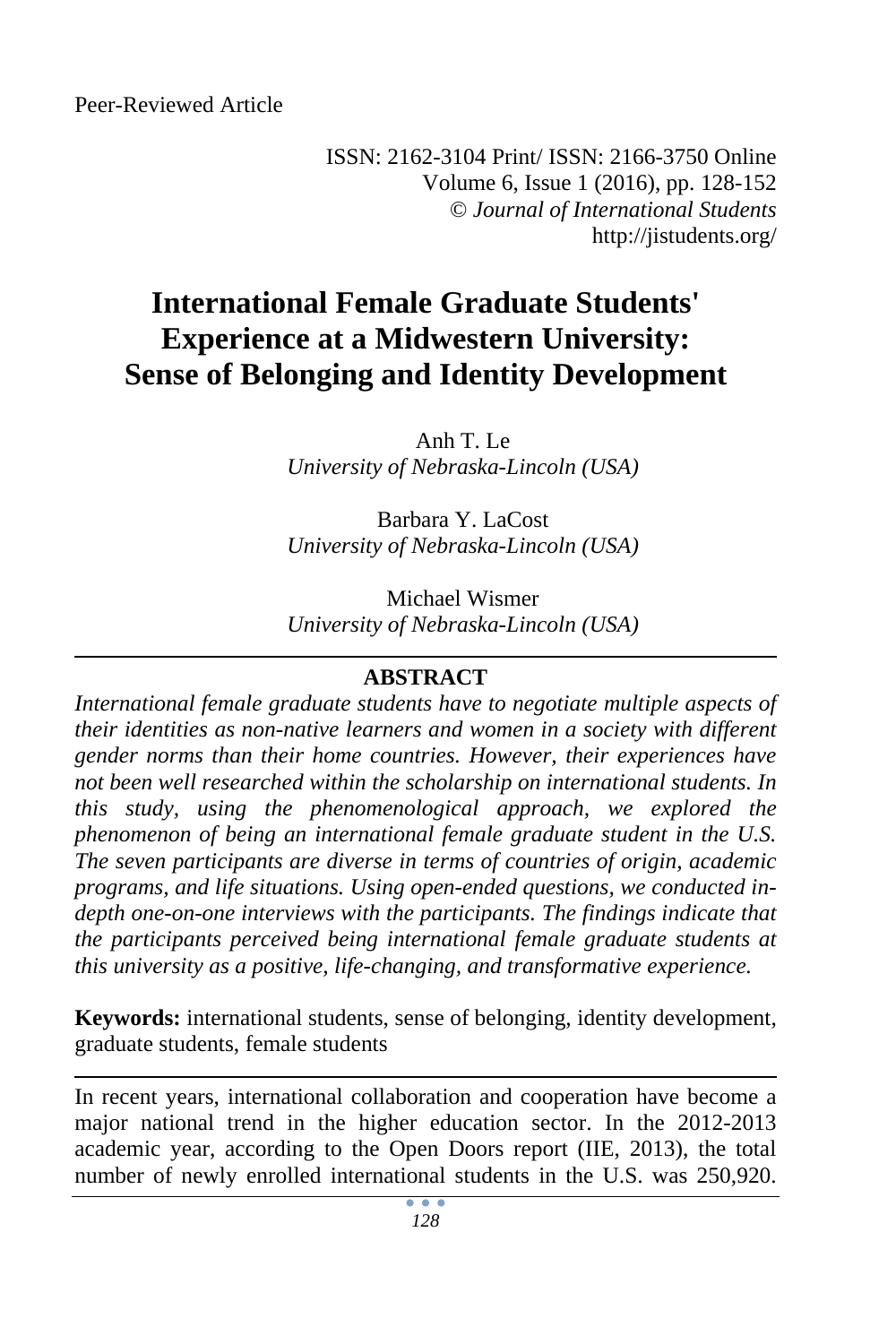The total enrollment of international students in U.S. institutions in 2013 was at a record high of 819,644 students. According to the Institute of International Education's Special Reports: Economic Impact of International Students, in the academic year 2013-2014, international students contributed over \$27 billion to the U.S. economy through their expenditures on tuition and living expenses (IIE, 2015). Higher education is among the United States' top service sector exports, as international students provide revenue to the U.S. economy and individual host states through expenditures on living expenses, including room and board, books and supplies, transportation, health insurance, support for accompanying family members, and other miscellaneous items. Open Doors (IIE, 2013) also reports that in academic year 2012-2013, approximately 63.60% of all international students received the majority of their funds from personal and family sources.

These numbers represent the promising economic value potential of the international education field. However, they also represent a new learning curve for U.S. educators needing to design and improve services for international students since many international students experience cultural, social, and linguistic challenges that are different from those of domestic students (Arkousdis, 2006). More specifically, female international students have been found to have more difficulty in adjusting to host cultures than male students (Manese, Sedlacek, & Leong, 1984; McMillen, 1982; Pruitt, 1978). Being in a graduate program of study also has its own challenges as graduate students have to constantly navigate a host of different stressors, such as financial issues and getting used to the norms of their academic fields (Baird, 1990). Thus, international female graduate students have to maneuver the combined difficulties of being international, female, and graduate students at the same time, all while trying to achieve academic and social integration into the U.S. academic environment and society.

The purpose of the current phenomenological study was to explore international female graduate students' experiences at a U.S. research intensive, comprehensive, predominantly white university in the Midwest. The central question of this research study is, *How do the participants perceive and interpret their lived experience as international female graduate students at this particular Midwestern university?*

#### **RELEVANT LITERATURE**

While all students entering higher education have to cope with the myriad new facets of the educational environment, the majority of international students have to deal with additional challenges, such as language and culture gaps (Bradley, 2000; Ellis, Sawyer, Gill, Medlin, & Wilson, 2005).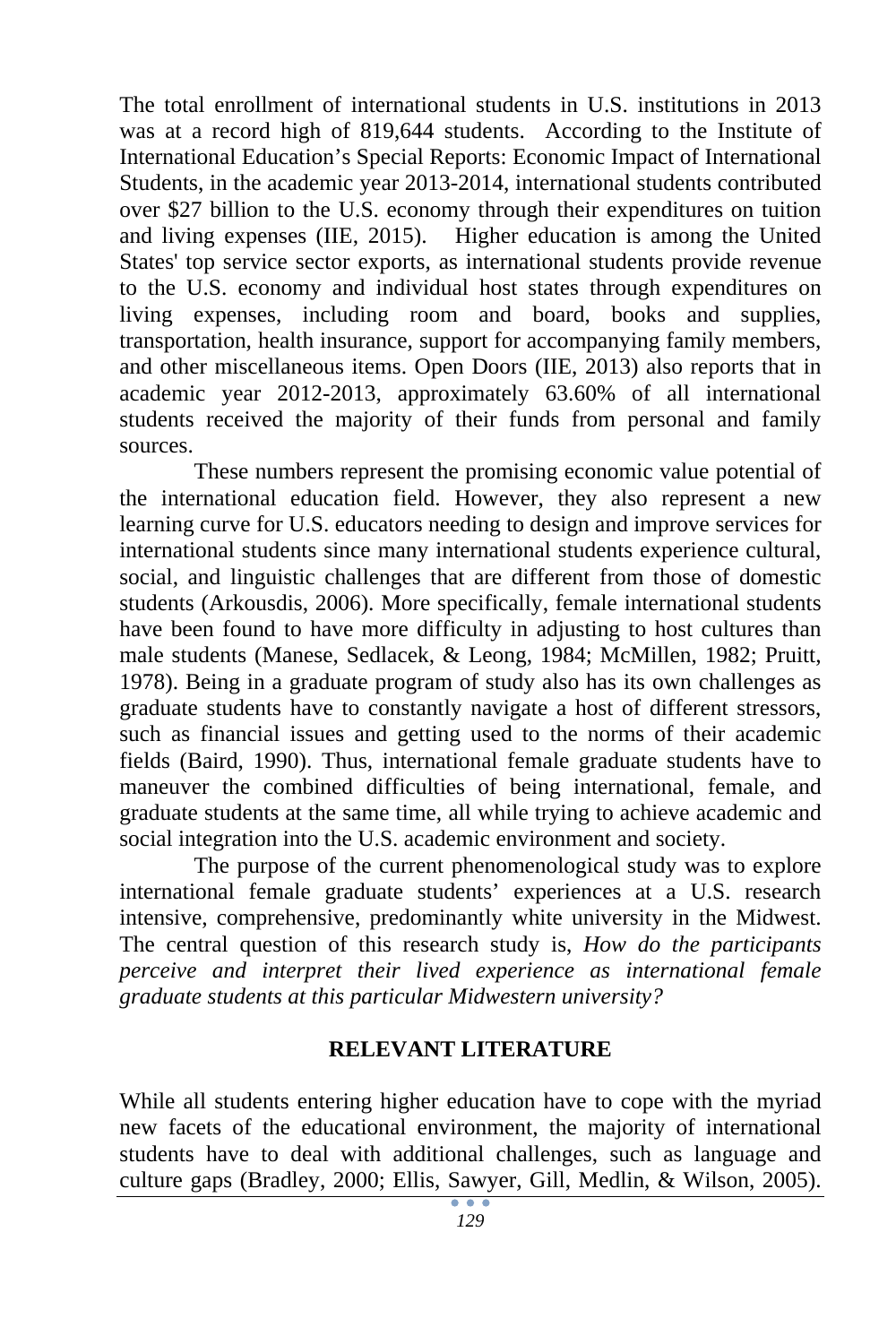Similar to domestic students, international students are at risk for developing mental health problems, but international students are at higher risk due to loss of social support and family systems and to acculturation stress (McLachlan & Justice, 2009). Mental health problems, such as depression, psychosomatic complaints, anxiety, and paranoid reactions, have been suggested to be more common among international students (Sam, 2001).

The additional difficulties faced by international students contribute to their mental health risks. These include language difficulties, cultural shock, difficulties in negotiating day-to-day social activities, racial and ethnic discrimination (Lee & Rice, 2007; Lee, 2007, 2008; Li, Fox, & Almarza, 2007; Sam, 2001; Wang, 2009; Zhao, Kuh, & Carini, 2005), and a lack of physical activity (Yoh, Yang, & Gordon, 2008). The literature on international students has identified several major problems common to this population, such as loneliness, lack of support, few meaningful relationships with host nationals, culture shock, unfamiliar modes of teaching and learning, a changing sense of identity, unrealistic family and selfexpectations, financial problems, crises at home, adverse experience in the host country, isolation, and alienation (Deakins, 2009; Hanassab, 2006; Klomegah, 2006; Leask, 2009; McClure, 2007; Mitchell, Greenwood, & Guglielmi, 2007). Furthermore, when international students, especially doctoral students, return home, they can sometimes find themselves feeling frustrated because of the vast differences between their overseas doctoral training and the realities of their home countries (Robinson-Pant, 2009).

More specifically, a qualitative study based on in-depth interviews with twenty-two Asian students at a New Zealand tertiary institution provided a critical summary of important challenges: (a) language difficulties and cultural differences, (b) unfamiliar patterns of classroom interactions, (c) lack of knowledge of academic norms and conventions, (d) inadequate learning support, (e) difficulties in making friends with domestic students, and (f) lack of sense of belonging (Campbell & Li, 2008). Similarly, in a study of 200 international students in Australian universities, Sawir, Marginson, Deumert, Nyland, and Ramia (2008) found that twothirds of the group had experienced problems of loneliness and/or isolation, especially in the early months. Lee and Rice (2007) addressed international student perceptions of discrimination in the U.S. Based on in-depth interviews with 24 students from 15 countries, the authors considered the numerous difficulties the students encountered, which ranged from perceptions of unfairness and inhospitality to cultural intolerance and confrontation. Some participants in the study reported that Americans' lack of desire to understand another culture contributed to their feelings of cultural alienation. Some participants even experienced direct abuse that involved verbal insults, which left deep impressions that these students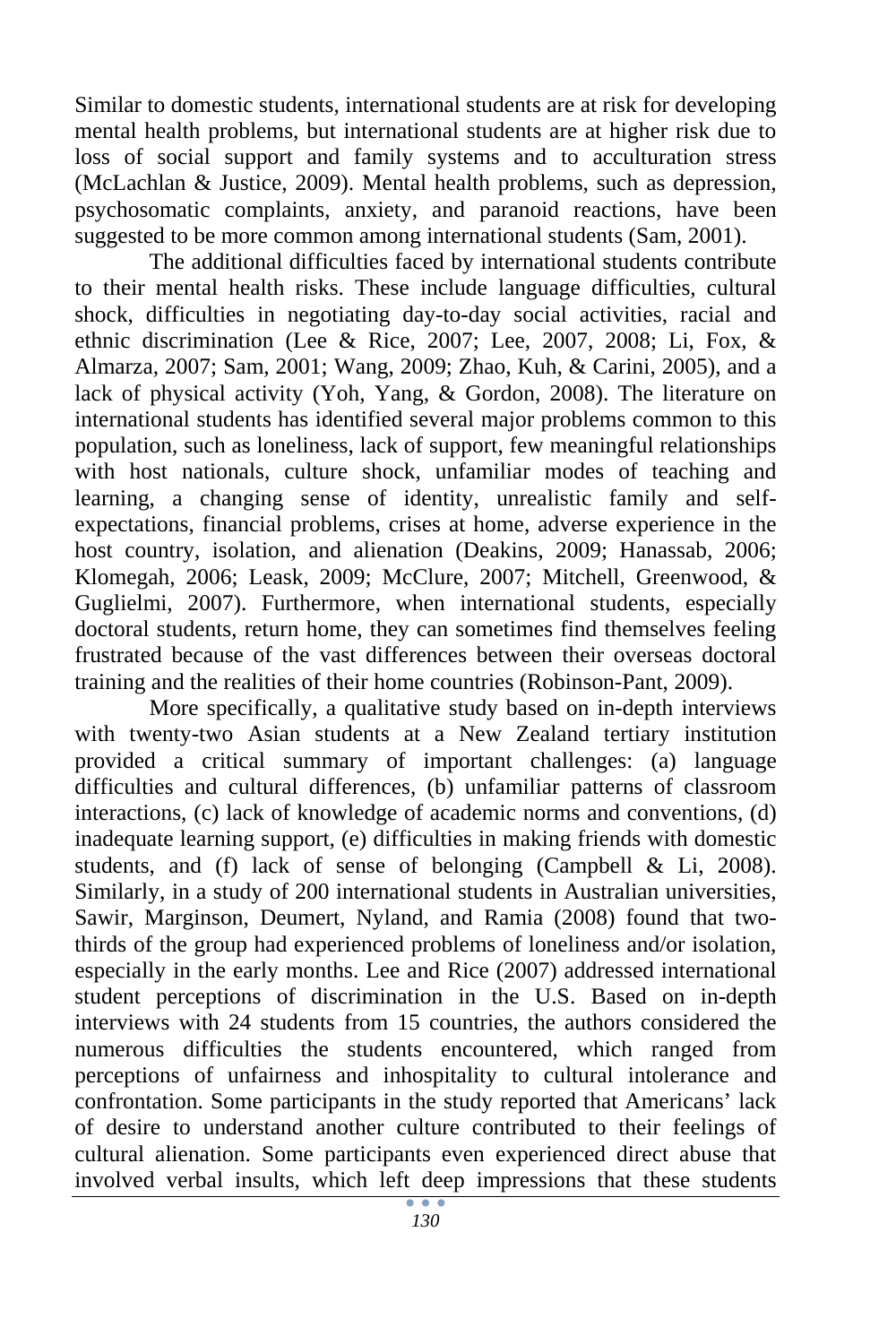could not easily forget. Lastly, Urias and Yeakey (2009) conducted an analysis of the U.S. student visa system that emphasized its misperceptions, barriers, and consequences. The researchers concluded that international students and scholars, especially those from the Middle East, experienced frustration and anxiety when first entering the US. Going through the regulatory maze proved to be yet another daunting challenge for international students in the U.S.

Given the complex host of challenges they face, international students' adjustment to their new lives overseas can be a dynamic and multifaceted process (Brown & Holloway, 2008). In an ethnographic study of international postgraduate students at a university in the south of England, Brown and Holloway (2008) found an association between the passage of time and a gradual decrease in acculturative stress. However, this was not a generalizable process; there was fluctuation not only in experiences across the student body but also in the individuals' subjective sense of success across different aspects of life in the new country. Additionally, in a study of 124 Turkish students studying in the U.S., Bektas, Demir, & Bowden (2009) found that social support and self-esteem were predictors of psychological adjustment. Also, the results revealed that separation— co-national relationships— was the typical attitude of the participants in terms of their acculturation. Wang (2009) introduced the concept of resilience into the study of adjustment of international graduate students at U.S. universities. He explored relationships among resilience characteristics, background variables, and adjustment problem areas, and the effects of resilience and background variables on adjustment. The study's statistical analyses revealed that resilience characteristics were moderately associated with background variables, correlated negatively with adjustment problem areas, and were better correlated with adjustment problem areas than were background variables. These correlations suggested that resilience had the greatest association with adjustment.

In addition to the stressors of being international students, being a female further compounds the challenges, as female international students have been found to have more difficulty in adjusting to host cultures than have male students (Manese, Sedlacek, & Leong, 1984; McMillen, 1982; Pruitt, 1978). In a more recent study about identity negotiation among female Chinese international students at a U.S. Midwestern public university, Hsieh (2006) posited that most of the participants had difficulty in negotiating a positive social identity because the dominant society tended to view their emphasis on interpersonal harmony as being submissive and a sign of incompetence. Female Chinese international students, Hsieh argued, tend to embrace the passive and yielding female role of the Confucian philosophy. Thus, Hsieh's participants' cultural background was an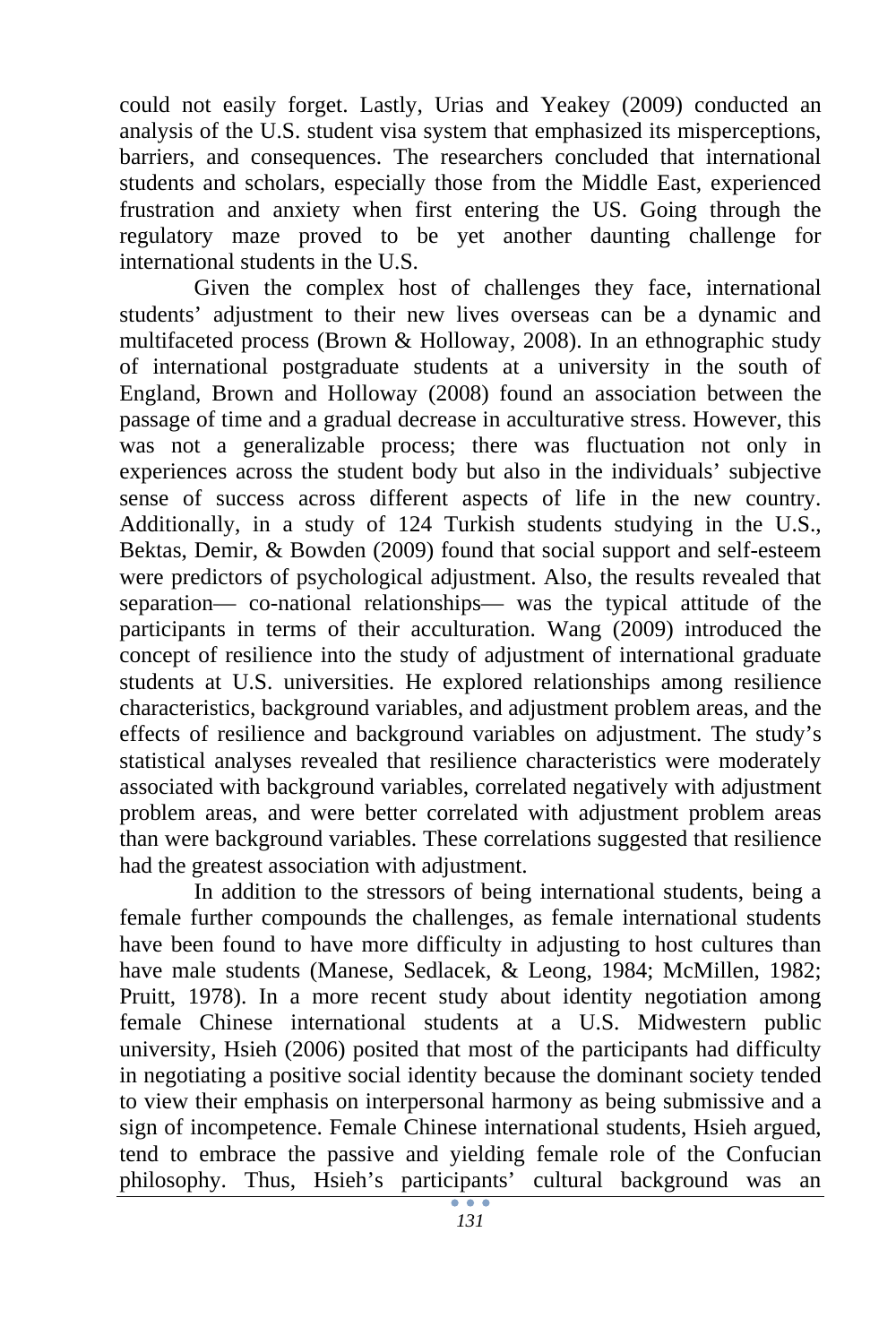additional constraint on their identity development. Additionally, in a study about social support for graduate international students, Mallinckrodt & Leong (1992) found that female international graduate students generally reported more problems socially, psychologically, and educationally than did their male counterparts. They also found that female graduate students reported having less support from their academic departments and families than did their male counterparts. Unfortunately, not much attention has been focused on the specific challenges and positive aspects of being an international female graduate student.

Lastly, being a graduate student also comes with certain challenges. Just like a freshman transitioning from high school to college, many firstyear graduate students find it stressful and overwhelming to transition from undergraduate to graduate programs. Many challenges are associated with graduate education. Baird (1990) argued that graduate students have to constantly navigate a host of different stressors, such as financial issues and getting used to the norms of their academic fields. Also, as they move into the graduate program, they have to start looking for friend groups, the right faculty advisor, and the right professional connections. In addition to the typical challenges faced by graduate students, international graduate students also experience linguistic, cultural, and instructional and academic challenges (Lin and Scherz, 2014).

The compounded stressors and challenges of being an international, a female, and a graduate student call for researchers and educators to pay more attention to the experiences of these students. This study aims to explore the experiences of international female graduate students at a research intensive university. The findings of this study will serve as a helpful resource for higher education professionals and faculty looking to better understand the international female graduate student population and to be better equipped to help these students. Administrators can also draw information from this study to inform their policy making decisions.

#### **METHOD**

To explore the experience of international female graduate students at a Midwestern university, we adopted the qualitative approach, which seeks to explore questions about how experiences are created and given meaning to (Bogdan & Biklen, 1992). More specifically, the phenomenological approach was employed because we wanted to explore "the common meaning of several individuals of their lived experiences of a concept or a phenomenon" (Cresswell, 2012, p.76). The phenomenological approach encourages in-depth reflection from the participants and allows the researchers to gain deeper insights into their experiences (Lester, 1999).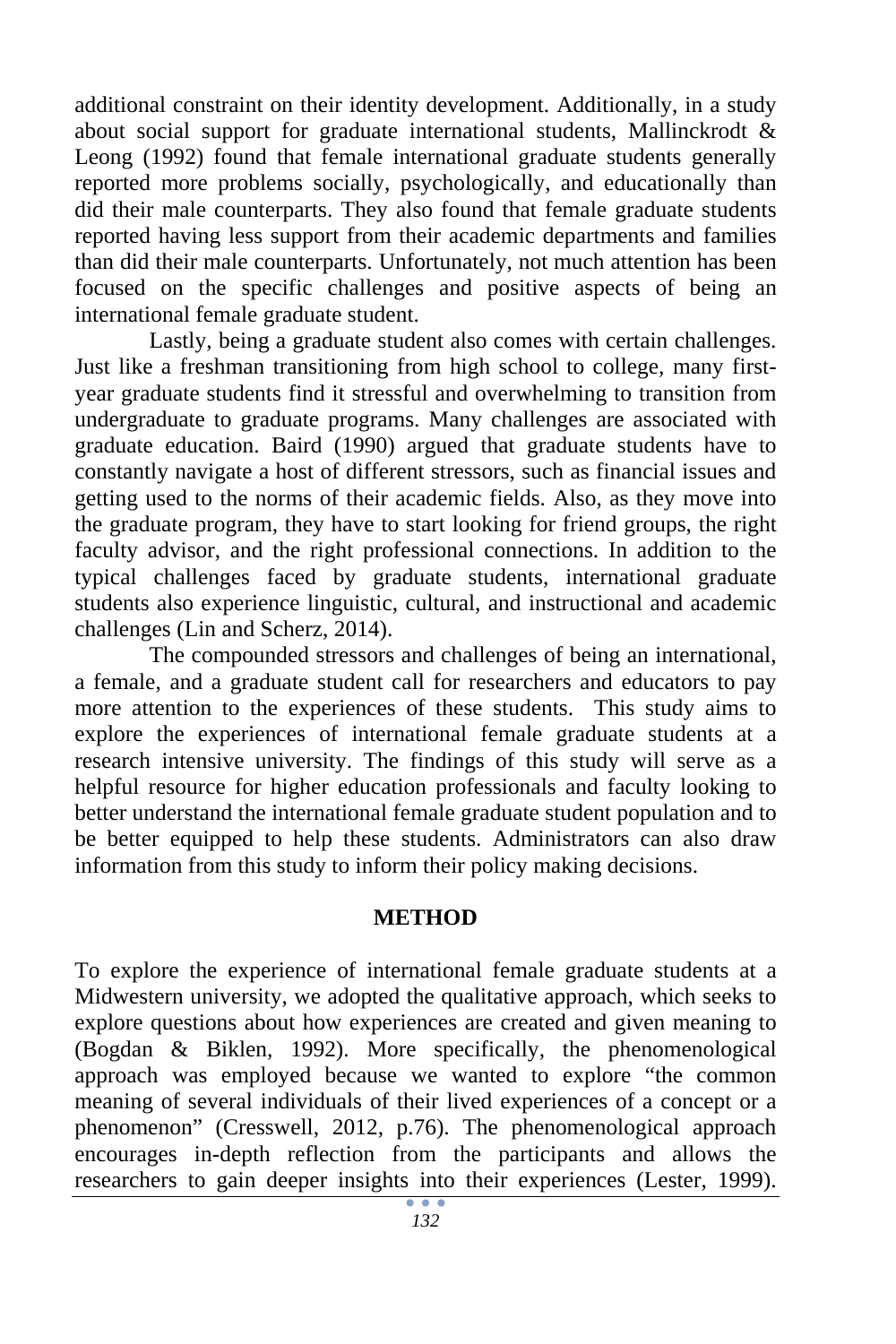Additionally, the interpretive nature of the phenomenological approach supports the development of an emerging framework through the analysis of the participants' responses (Smith, Flowers, and Larkin, 2009).

To address the central research question – "How do the participants perceive and interpret their lived experience as international female graduate students at this particular Midwestern university?" – we conducted in-depth interviews with international female graduate students. We used a list of open ended interview questions to gather information about each individual participant's experiences such as how do you describe your experience as an international female graduate student at a Midwestern university?

### **Data Collection**

We used a purposive sampling strategy to select participants for this study. We contacted an international student group on Facebook to ask for participation. A recruiting message was sent to the group's Facebook message box and asked the page administrators to forward the message to all group members. The message described in detail the purpose and the significance of the study, the criteria for participants, and what participants would be requested to do. A document of informed consent was attached to the message for review. Our contact information was included in the message so that interested individual could contact us directly. Seven students who met the criteria agreed to participate in the study. We conducted in-depth interviews with each participant about their experiences. Prior to the interviews, we emailed the participants the interview questions so that they could review the questions and reflect upon their experiences before the interview. The interview durations range from twenty-five to forty-five minutes. Each interview was audio recorded with the participant's permission. The interviewers also took notes during the interviews.

# **Participants**

The participants were seven international female graduate students whose assigned pseudonyms are Linda, Cindy, Kim, Annie, Beth, Sam, and Jane. Their living situations are diverse. Linda is married with a young baby. She and her husband are both graduate students at the university. Cindy is also married. Her husband lives back in her home town, so she is living by herself in the U.S. Kim is married and lives with her husband in town. She also has her family living nearby. Beth is also married and living with her husband, who is also a graduate student at the same university. Jane, Sam, and Annie are single, each living with a roommate. The participants' demographic information, including country of origin, academic major, age, and length of stay, are presented in Table 1.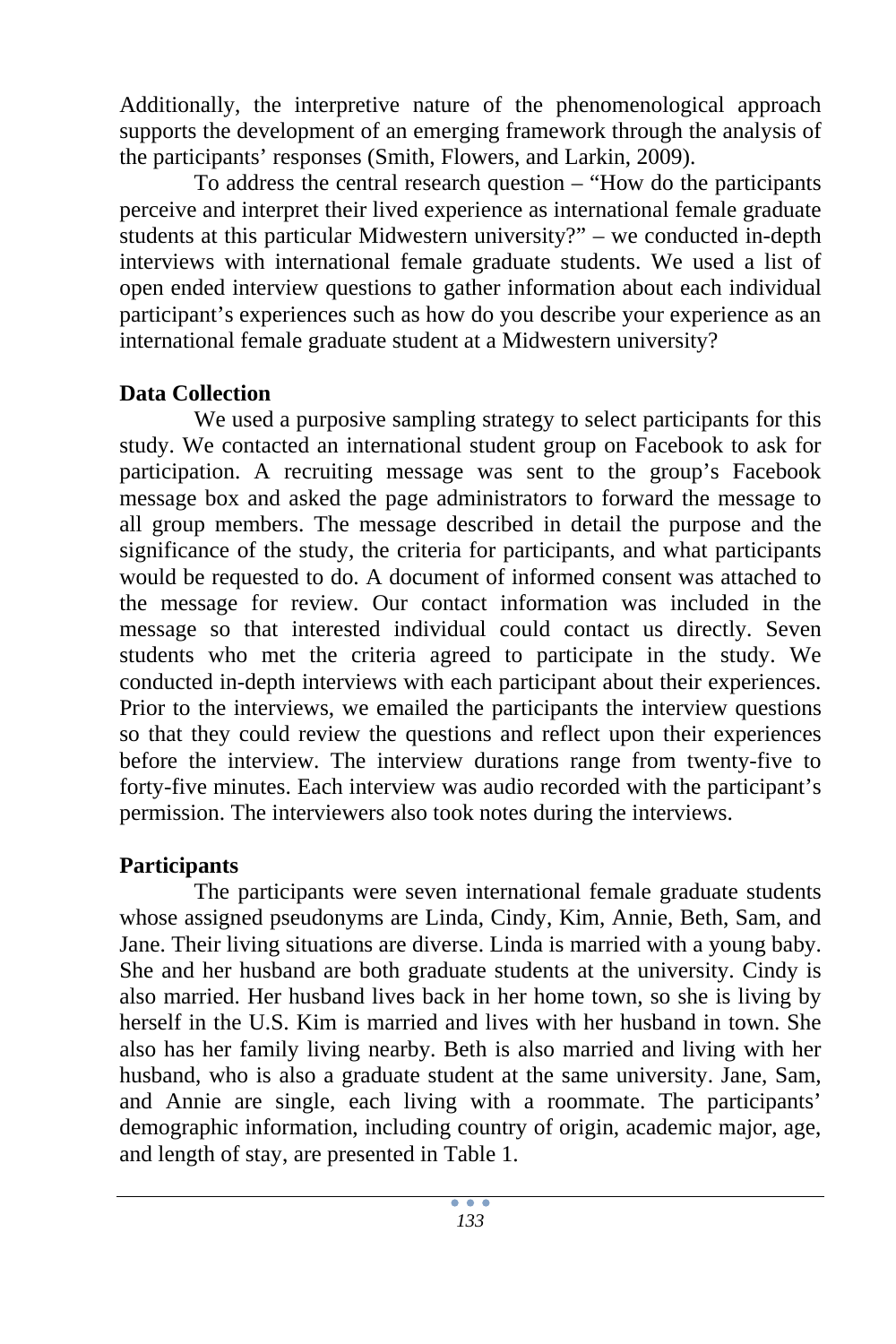| Name  | Country of | Major           | Age | Length of                   |
|-------|------------|-----------------|-----|-----------------------------|
|       | Origin     |                 |     | stay (years)                |
| Linda | China      | Educational     | 31  | 3                           |
|       |            | Psychology      |     |                             |
| Cindy | China      | Educational     | 31  | 3                           |
|       |            | Psychology      |     |                             |
| Kim   | Ukraine    | Educational     | 30  | 4                           |
|       |            | Administration  |     |                             |
| Annie | China      | <b>Business</b> | 29  | $\mathcal{D}_{\mathcal{L}}$ |
| Beth  | Iran       | Engineering     | 28  | 3                           |
| Sam   | Iran       | Engineering     | 26  | $\overline{c}$              |
| Jane  | Kyrgyzstan | Architecture    | 29  | 5                           |

# **Table 1:Participants' demographic information**

### **Data analysis**

The audio records of the interviews were transcribed by the researchers. We also reviewed the notes taken during the interviews to add more data. While reading the transcripts, we highlighted key concepts and wrote notes in the margins to record initial thoughts and ideas for analyzing the text. The transcribed text was coded independently by each of the researchers. Descriptive coding was used to generate a set of codes that are words or phrases that seem to stand out as significant or summative of what was being said. The coding was discussed and agreed upon by all the researchers. Next, codes were grouped into categories, which in turn were integrated into major themes using a computer-assisted qualitative data analysis software called MAXQDA. The codes were listed in the order they appeared and then were clustered into categories based upon similarities. These categories were then further grouped into major themes. We then wrote a description of what the participants in the study experienced as an international female graduate student at a Midwestern university. Finally, adhering to phenomenological research approach traditions, we wrote a structural description of how the experience happened and a composite description of the essence of the experience.

We employed three methods of verification to demonstrate the validity of the analysis: (a) peer review, (b) clarifying researcher bias, and (c) member checking. Specifically, we asked colleagues who have extensive experience in the conducting of qualitative studies to review the study. Also,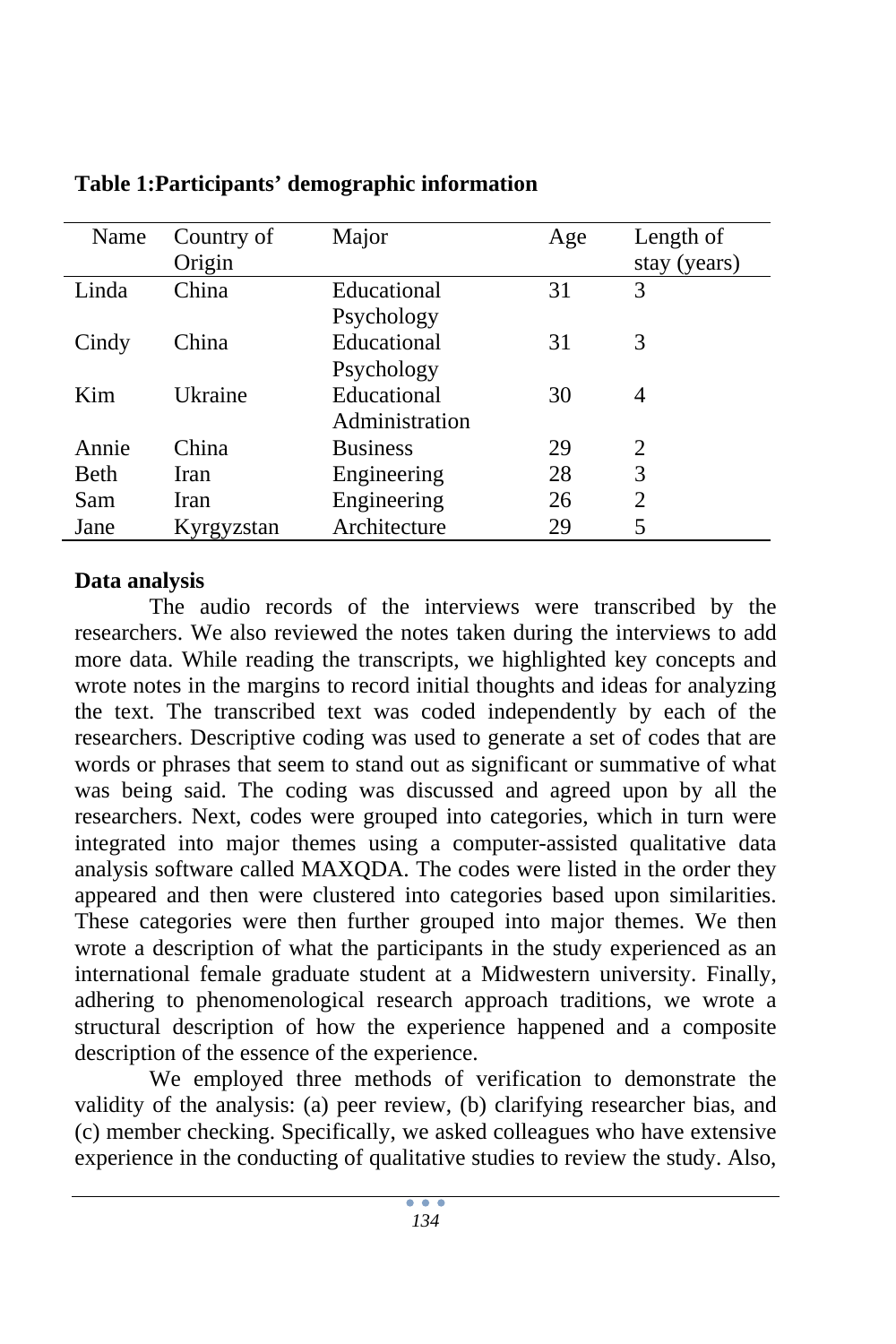we discussed in detail our backgrounds, international experiences, and potential biases that might influence the interpretation of the data. In addition, we invited the participants to review their respective transcripts to check for accuracy.

#### **Roles and Perspectives of the Researchers**

The researchers in this study perceive the world from divergent perspectives. The first researcher is a former female international graduate student from an Asian country. She had experienced many of the typical challenges facing international students such as a language barriers, loss of support systems, and cultural shock. However, she also had many positive experiences and life changing opportunities as a result of her time in the United States. Recently, she had a child and found that being a new mother without family support structures is very stressful. The challenge of childrearing without family support made the first researcher more conscious of her situation as an international female graduate student. The second and third researchers were born and raised within the dominant U.S. perspective. The second researcher is a female faculty member. In her role as a faculty member, she has taught and advised several international graduate students. The third researcher lived and worked abroad for two years, experienced the rigors of graduate school while far away from support structures, and worked in international student services. As a female international graduate student, developing a relationship through commonality was easier for the first researcher, whereas the second and third researchers used empathy and a sincere interest to relate to the participants.

#### **FINDINGS**

As outlined in the literature review section, much of the current literature relating to international students tends to highlight their challenges and barriers. Thus, at the beginning of the study, we expected that the participants would focus their reflections mainly on the difficulties in being international female graduate students. However, through data analysis, we found that they shared a positive perception of the study abroad experience. From the participants' reflections, four themes were discovered: (1) positive personal growth and development, (2) support network, (3) sense of belonging, and (4) appreciation/gratitude.

#### **Positive personal growth and development**

All of the participants emphasized their positive growth and development as a result of being an international student in the U.S.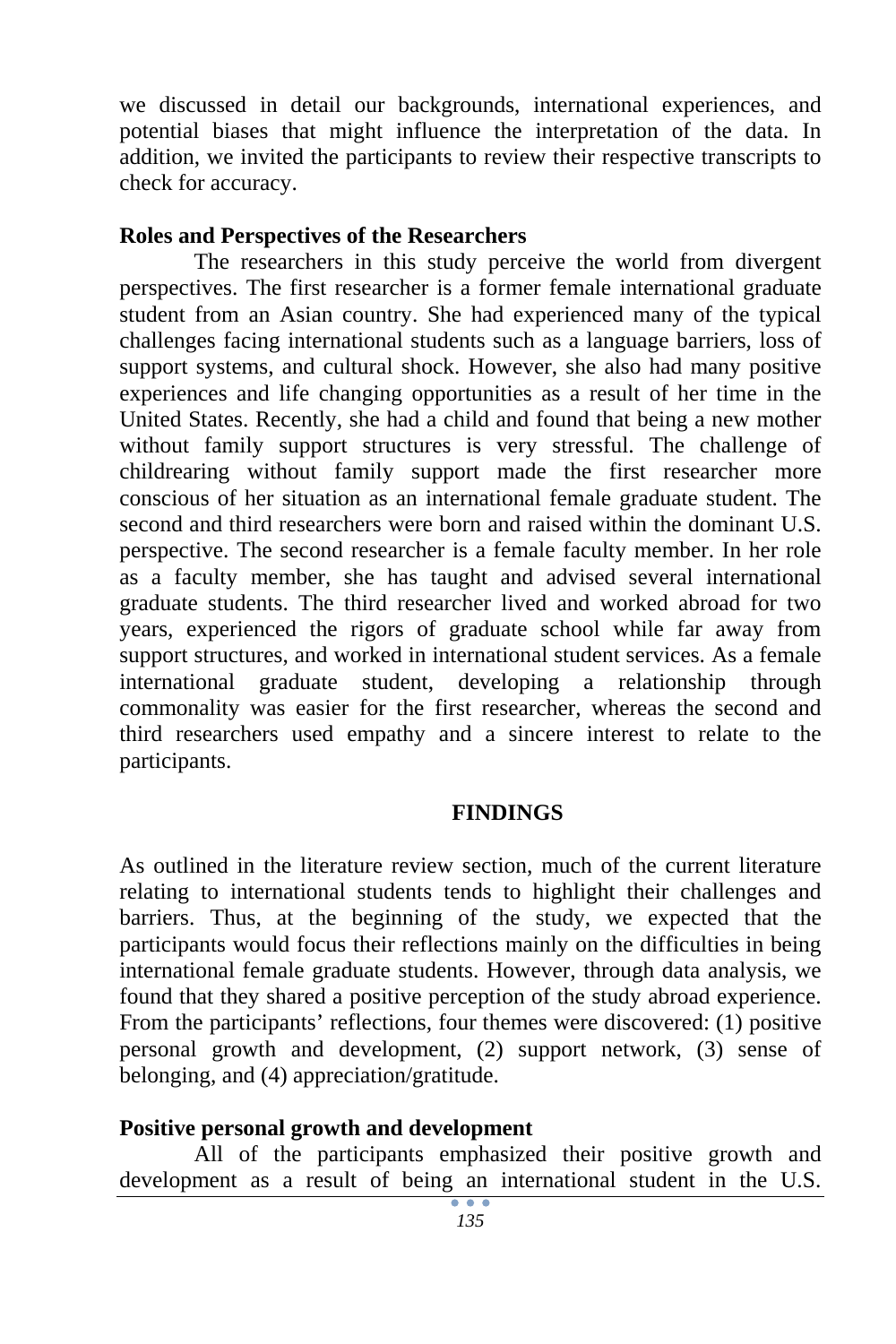Looking back, they each were astounded by how much they had developed as a person. Before coming to the US, they all had lived with their parents, as was customary for women in their cultures. Upon arriving in the U.S., they were initially shocked by having to take on the responsibilities of arranging their own living situation. However, once they settled in, they felt proud of themselves for being able to live independently, as Jane shared:

> I've developed as a person living independently. That's been, you know, a different experience for me because back home everybody lives with their families. It's totally different from here. And it was a big step for me to move out of my host family home and rent an apartment which I was responsible for finding.

In addition to learning how to take care of their own living situation, the participants also developed their confidence in social and academic situations. Some of them were amazed by how they had transformed from being so very shy to being able to socialize with diverse groups of people from all over the world. The participants' self-confidence and self-esteem were also enhanced through positive interactions with and encouraging comments from the people around them. Linda explained how her confidence had grown, "I worked hard, and my hard work was appreciated by the people around me. So I think that's how I become more confident." Similarly, Cindy shared that the "positive comments were very helpful" and helped her "to build the self-confidence and also self-esteem." As they overcame the initial shock of being in the new academic environment, they developed a sense of academic self-efficacy. They had been high achieving students back home. Thus, they experienced tremendous stress when they first realized that they were struggling in their courses, but they persevered. Over time, they learned how to adapt to and thrive in their academic setting, as Sam recalled, "I learned how to learn, how to study for exams, how to do projects, how to contact instructors. It takes time."

 As their self-confidence grew, they became more involved with people and activities that further exposed them to more diverse perspectives, which ultimately helped them develop a more open-minded attitude and critical thinking skills. Exposure to diversity is one of the important variables affecting college students' cognitive development to a higher level of cognitive complexity (Knefelkamp, 1999). As most of the participants came from monocultural societies, coming to the U.S. presented them with their first real encounter with diversity in terms of cultures, ethnicities, and perspectives. The participants loved this aspect of their study abroad experience, as Kim reflected: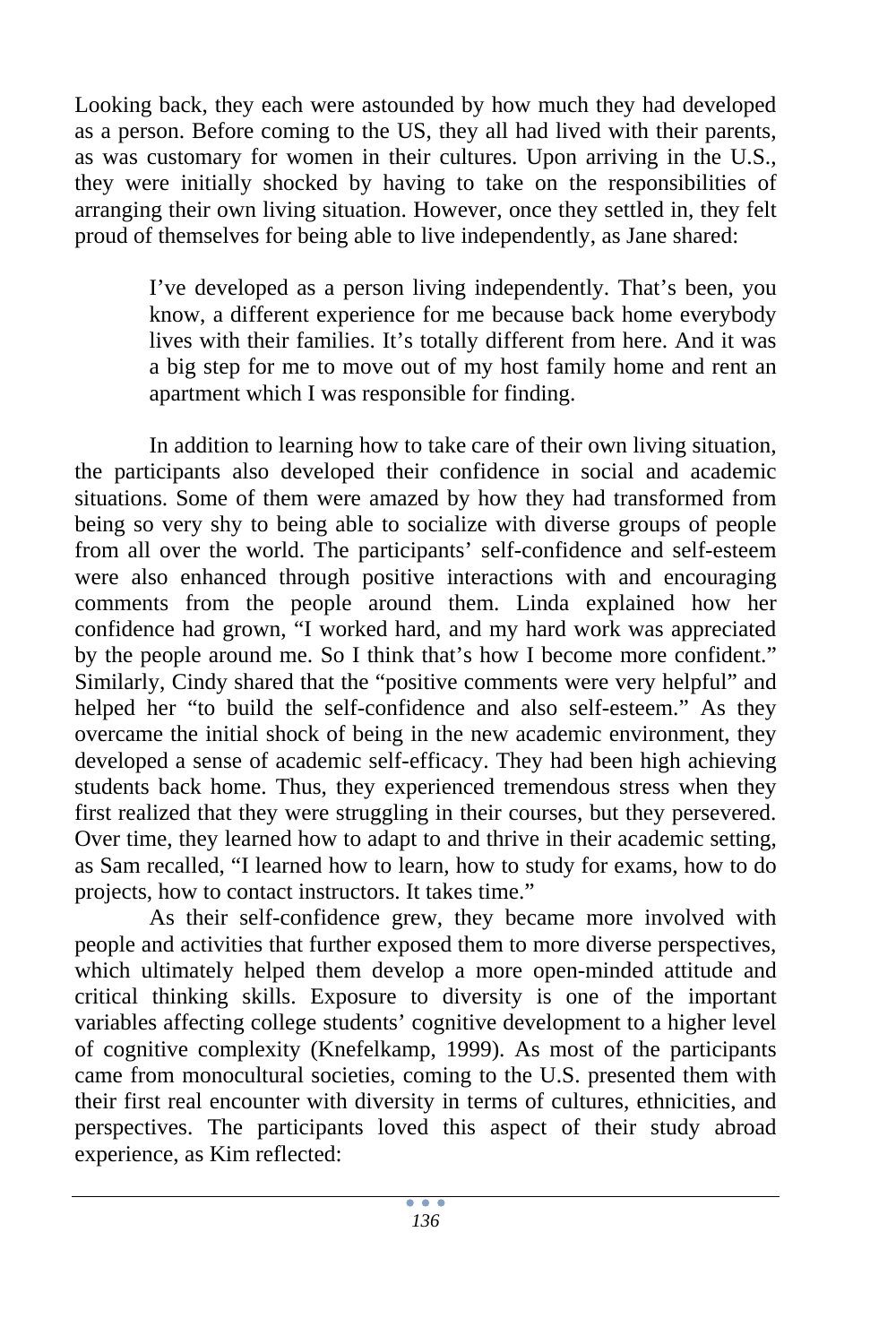I think it definitely broadens your perspective on the world, because I really appreciate the fact that, here, you have such a different mix of cultures, you meet people from different countries and different parts of the world. So, I think diversity is very important. And so I really like that aspect.

They were also being challenged in their courses to develop a different perspective on how to evaluate knowledge. Confronted with a vast amount of new knowledge which presented complex and often conflicting ideas, they realized the importance of being able to critically assess and evaluate new ideas. Reflecting back on her experience, Cindy talked about how she had learned to look at things differently, "after learning so many knowledge or the research that you find yourself look at things differently. For me, I have developed to be able to look at things more critically."

In addition to the changes in their cognitive development, the participants also spoke to the changes in their psychosocial identity. Some researchers have argued that as international students face challenges in the new environments their identities might become fragmented, which leads to difficulties in constructing and presenting a positive sense of self or identity (Hsieh, 2006; Pollock & Van Reken, 1999; Vertovec, 1999). However, the participants in this study described a more positive identity transformation which closely resembles the "third place identities" concept as explained by Kramsch (1993). Kramsch's (1993) notion of "third place identities" suggests a more positive view of the international student experience in which the students are able to become unencumbered by the social norms of a particular nationality, ethnicity, or culture and are more free to reconstruct a new identity that is more aligned with their inner values and their new experiences. This state of in-betweenness provides international students the ability to overcome the social pressure to conform to either home or host culture and to establish new hybrid forms of identity (Bhabha, 1994). One of the participants, Linda, expressed how she had become much more comfortable with herself, "I'm more comfortable with myself. I don't care too much about the things I cared so much when I was in China. Maybe that's part of growing up … being more mature…" She thought she was just "becoming a better person." Another participant, Jane, spoke about how she was able to be more authentic to herself, "I feel that this environment is very natural to how I feel inside, how things should work, how my life is supposed to go." In terms of external influences on identity, Cindy felt that she was able to develop a more positive self-image since she has been in the U.S. because "people here gave me nice compliments about my looks. I am a size 0 or XS here. But when I went back home to visit, people kept saying that I am fat. They are very critical." These participants had achieved more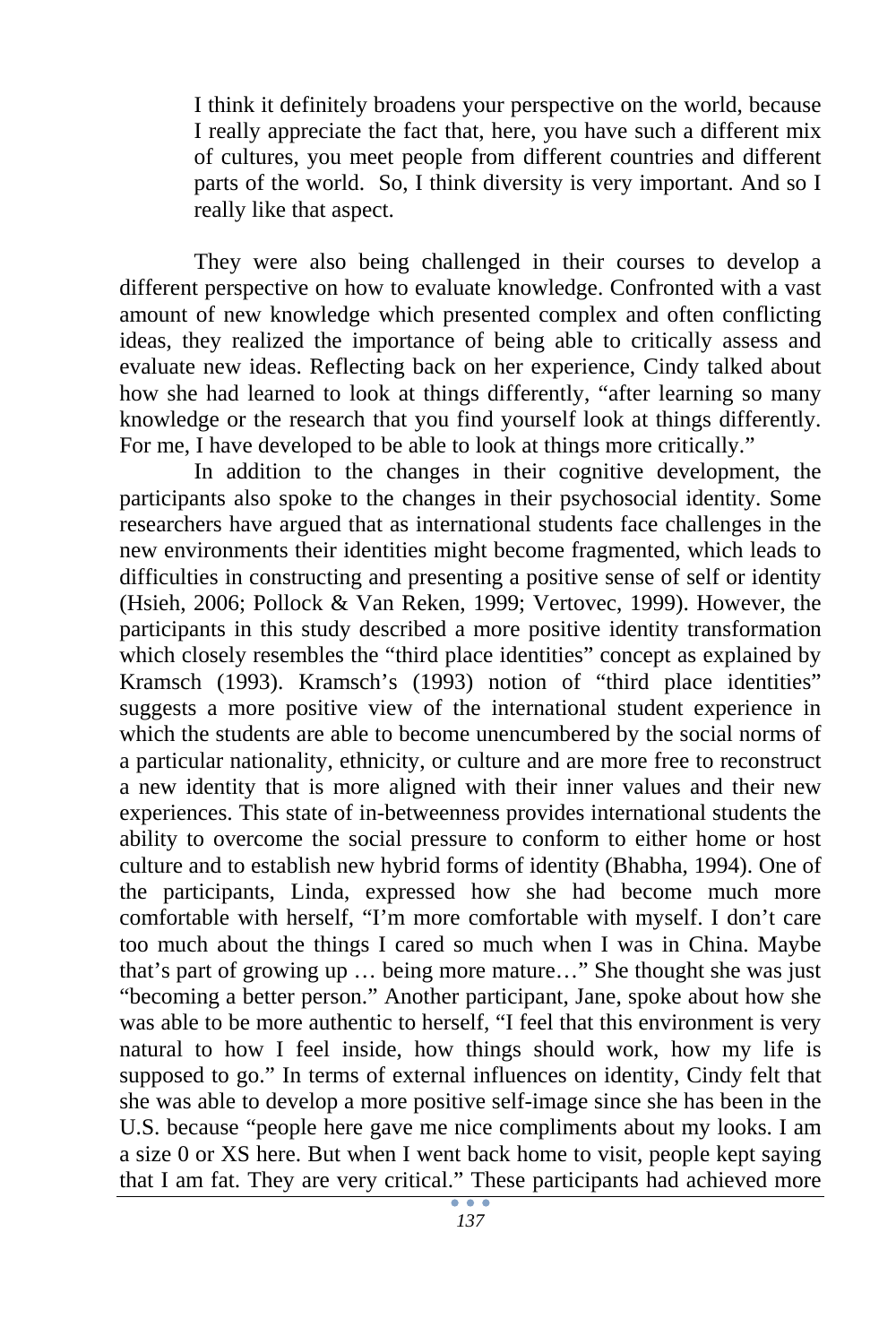positive identities because the study abroad experience has enabled them to be aware of and successfully navigate the "ongoing negotiation between the individual and the social context or environment" that is the foundation of identity development (Hawkins, 2005).

# **Support Networks**

**Professors/Advisors.** One of the biggest challenges for international students is the loss of support networks. The participants in this study experienced that loss too, but they have learned to create new support networks. Most of them mentioned their professors, especially major advisors, as being an important source of support. As graduate students, the participants were able to form a close relationship with their professors and advisors. They were impressed by their professors' subject expertise and openness toward helping students. As Jane noted, "All the professors that I take classes from I developed very good positive relationship with them, and I'm always impressed by their knowledge." She also felt that her professors were excellent at making students feel welcome and supported:

> The professors in our program are very friendly, and they spend so much time in their offices that it's never a problem to knock on their door and get their advice. And for that matter, even the program director . . . the way she communicates with her students tells you that the students are her main priority. They can come in at any time.

For all of the participants, their advisors were also their graduate assistantship supervisors. Thus, they were able to spend a great deal of time building positive relationships with their advisors. They were also able to rely on their advisors for support not only on academic matters but also in other aspects of their lives. When Linda gave birth to her first child while in the PhD program, she was grateful for advisor's support:

> The greatest support I received is from my advisor, because he is my boss, my manager, and I'm supposed to report to him. He is being flexible over time.

> But ever since I got pregnant, and I have the new baby, and he has been really flexible, and he didn't require me to stay in the office, like, at some exact times.

For the participants, the advisors' unofficial roles as mentors and role model were an important part of the participants' support network, as was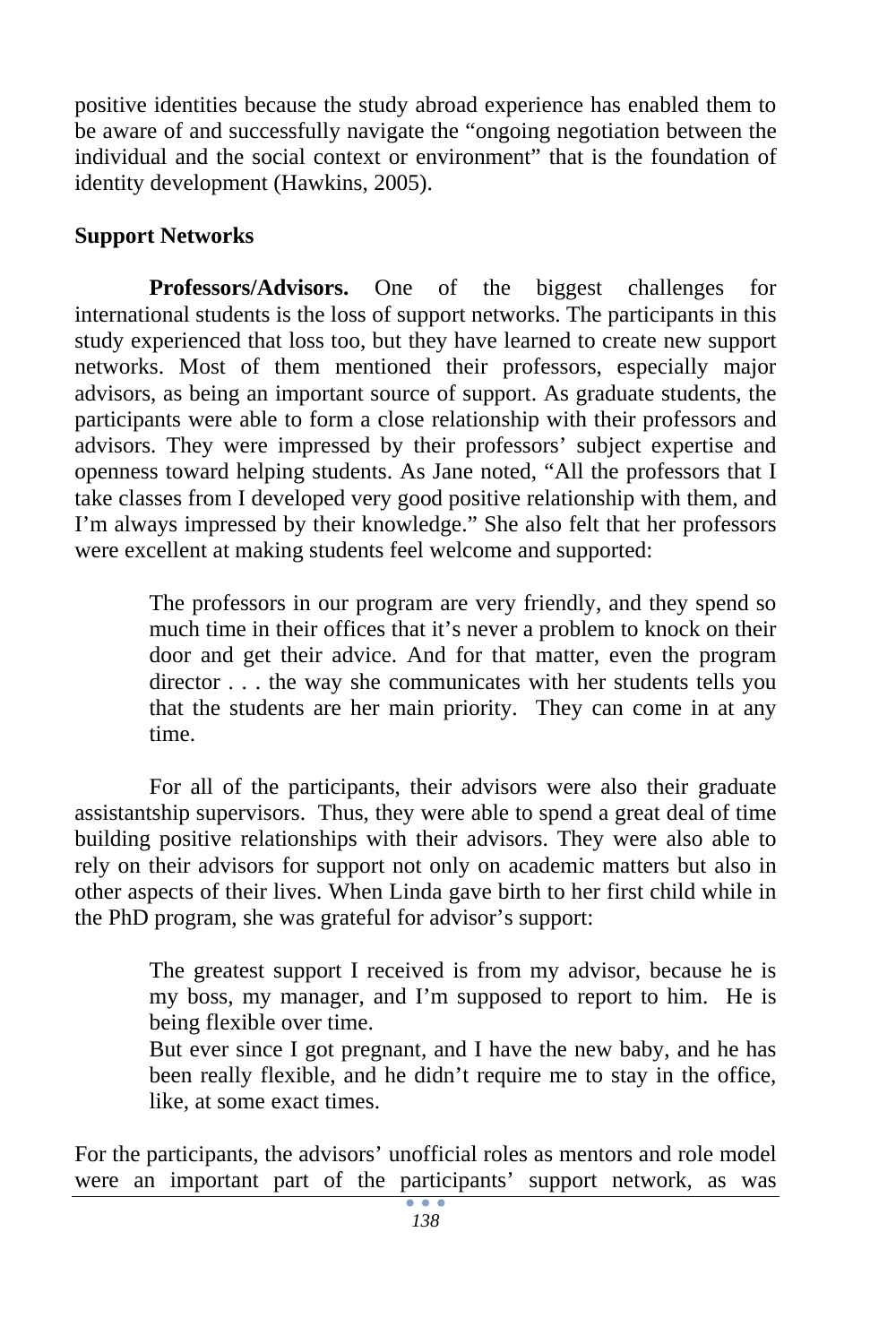demonstrated by Kim's assertion that her advisor "played a big role" in her support system and that she "could ask any question and not be ashamed of asking questions."

**Family**. In addition to their professors/advisors and academic departments, local support networks including families, friends, and oncampus services were also mentioned as important supports for international students. For some of the participants, their familial support came from their host families, who welcomed them to the U.S. and helped them adjust to their new lives. Even after they moved out on their own, they still maintained strong connections with their host families. Having that sense of familial connection was instrumental in alleviating common challenges facing international students such as homesickness and loneliness, as reflected in Jane's comments about her host family:

> I have a family here too. The same host family that hosted me for that summer. I feel very connected, and we are very close. We celebrate holidays together. We visit each other every once in a while. They're busy, I'm busy. But we have find  $\ldots$  we find time to get together to catch up, and I never felt like I was lonely.

Some participants found that being in a new environment had made them more appreciative of their spouses' support. Together, they went through the hardships of adjusting to their new social and economic situations. Changes in gender role expectations and social norms were difficult for some of the spouses to understand and adjust to. However, at the time of the interview, the participants shared that they felt supported by their spouses, and together they were able to overcome challenges, to adapt to their new lives, and to thrive in their relationships. For these women, being in the new environment has given them and their spouses the space to define or redefine their roles and expectations in the marriage. The study abroad experience brought them closer to each other as partners because they depended heavily on each other to get through difficult times. As Beth reflected, "Without my husband, it [adapting to life in the US] would have been much harder."

**Friends.** A number of research articles on the patterns of international students' social networks suggest that their strongest connections are usually from conational networks (Bochner, McLeod, & Lin, 1977; Pham & Saltmarsh, 2013; Searle & Ward, 1990; Ward & Kennedy, 1993). However, the friendship patterns of the participants in this study presented a balanced mix of conational, international, and domestic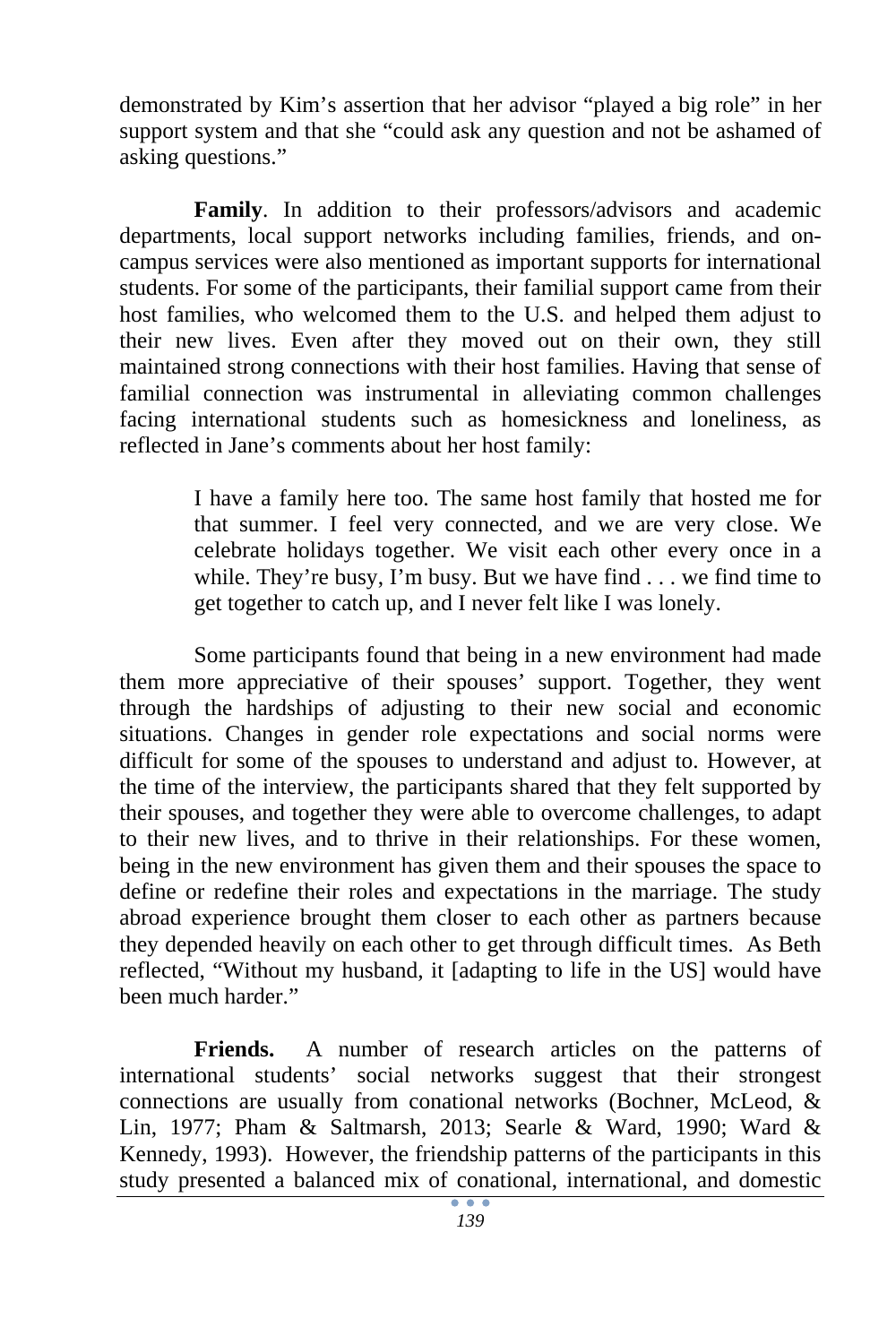student friends. Conational friends were particularly helpful during the initial adjustment period when they first arrived in the U.S. Over time, through their courses and social activities, they were able to make friends with other international students and with domestic students. They all had a core group of friends that they were close with and received support from. These core groups tended to consist of at least one or two conational friends and several international friends. Domestic friends tended to be "good friends" but not "close friends." The participants seemed to form strong connections with the friends that had been there to help them out during their hardest time, the first arrival period. They recalled vividly how grateful they had felt for the friends that helped them with practical issues such as transportation, temporary housing, banking, completing paperwork, etc. Sam provided a great example for how her friends had helped her at the beginning:

> When I first arrived here a student from my home country gave me a ride from the airport, and got me to the first store that I went, which was Target. So I went there and I bought a pillow, and blankets and something to sleep on. Then I went to my friend's house and was able to stay there for a week until I rented my own apartment. I didn't even have a car for a year, so for shopping I went with friends.

Another participant, Kim, was also impressed with how helpful her fellow graduate students were to her when she first arrived and did not yet know how to navigate the campus:

> I think my friends who are graduate students. Those were also very helpful, because they were already, like, finishing their programs or in the middle of their programs, so they knew a lot about [UNIVERSITY NAME] and, you know, what you needed to do. So that was very helpful, as well. I remember, like, when I only came here, I didn't know where I needed to go to do the, you know, bank [...] So those were helpful. And first times, they even went with me.

For Cindy, who was in a long distance relationship with her husband for the duration of her doctoral program, her friends were her only support system in the U.S. She shared that "the friendships were very nice. Otherwise I won't survive for the first three years to be honest."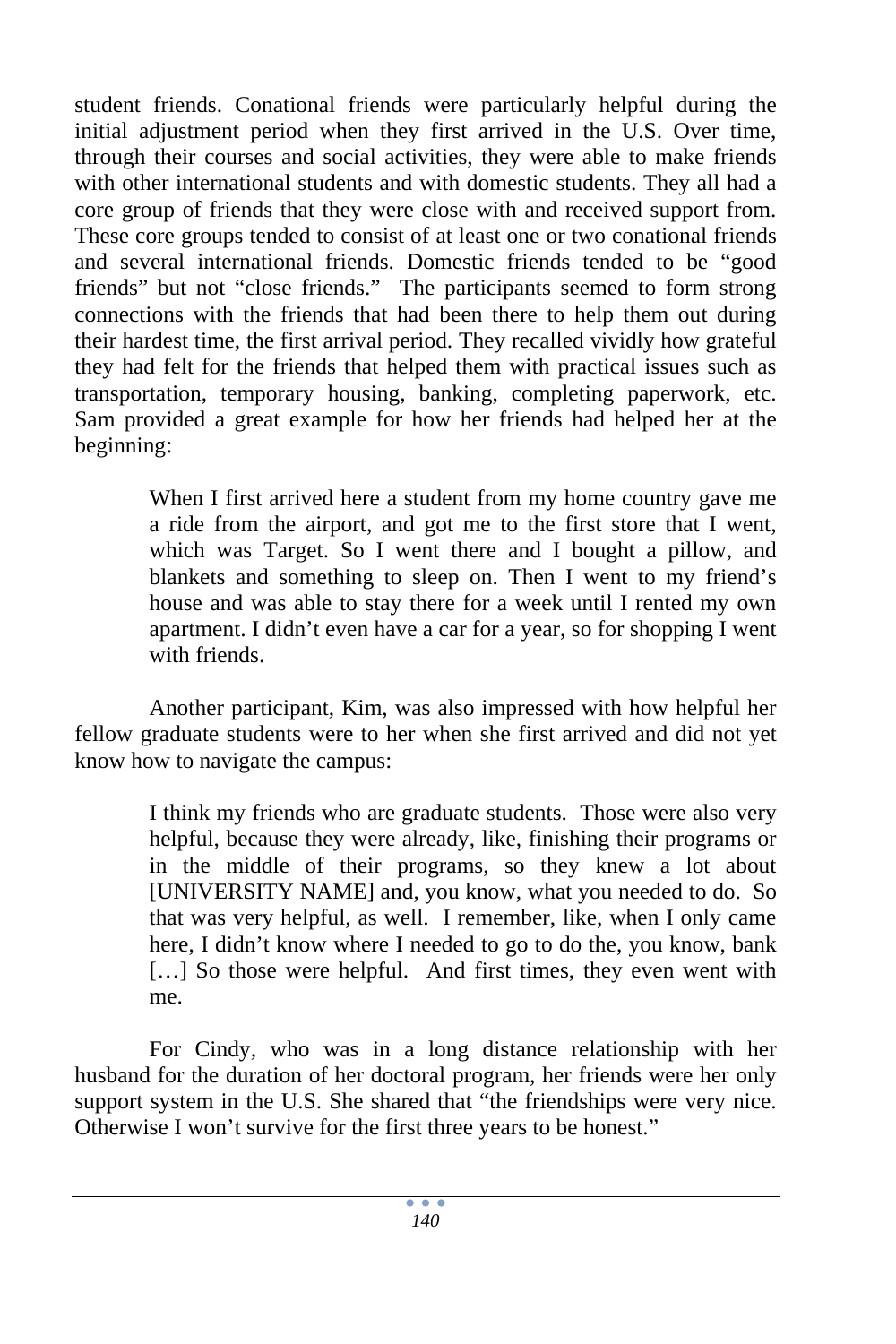After the initial survival-focused period, the participants were able to extend their friendship networks through their graduate assistantships, course work, and friends, as Jane described:

> Personally I've expanded my network in terms of people, you know, friends. I have great number of friends and I don't consider them just friends. People that I could call friends. They are friends that are really interested in what's going on in my life.

Thus, the idea of international students being isolated in their conational groups, so prevalent in the literature and popular discourse on international students, is not supported by the findings of this study. The participants in this study were actively creating both new conational and non-conational friendships as they progressed through their academic programs.

**On-Campus Services.** Besides family, the participants also received support from various offices on campus, such as the Student Health Center, Graduate Studies, and the International Students and Scholars Services Office. The staff in these offices were perceived to be warm, nice, and helpful, and the services were great. Though they rarely used on-campus services, as they perceived them as focusing mainly on undergraduate students' needs, when they did use the services, they found the services to be relevant and effective, as demonstrated by a comment from Kim:

> I was definitely utilizing international affairs. I was going there because we're required to do different paperwork there. So those [activities hosted by International Affairs], I think, were nice. And I think graduate studies personnel was also very nice, and I asked a lot of questions for different forms and stuff. So I think those were very, very supportive services for me.

One participant, Sam, contrasted the quality of support services she was receiving on her current campus to what she had experienced back home:

> I like the culture here. I like that people respect each other here and that they really listen to what you're saying and respect what you are saying. Campus services really pay attention to you and want to solve your problems. One of the very good experiences here is that you don't need to solve your problems by going places and talking to the people. You can contact them with email. By contacting someone with a phone you can solve a very big problem. This is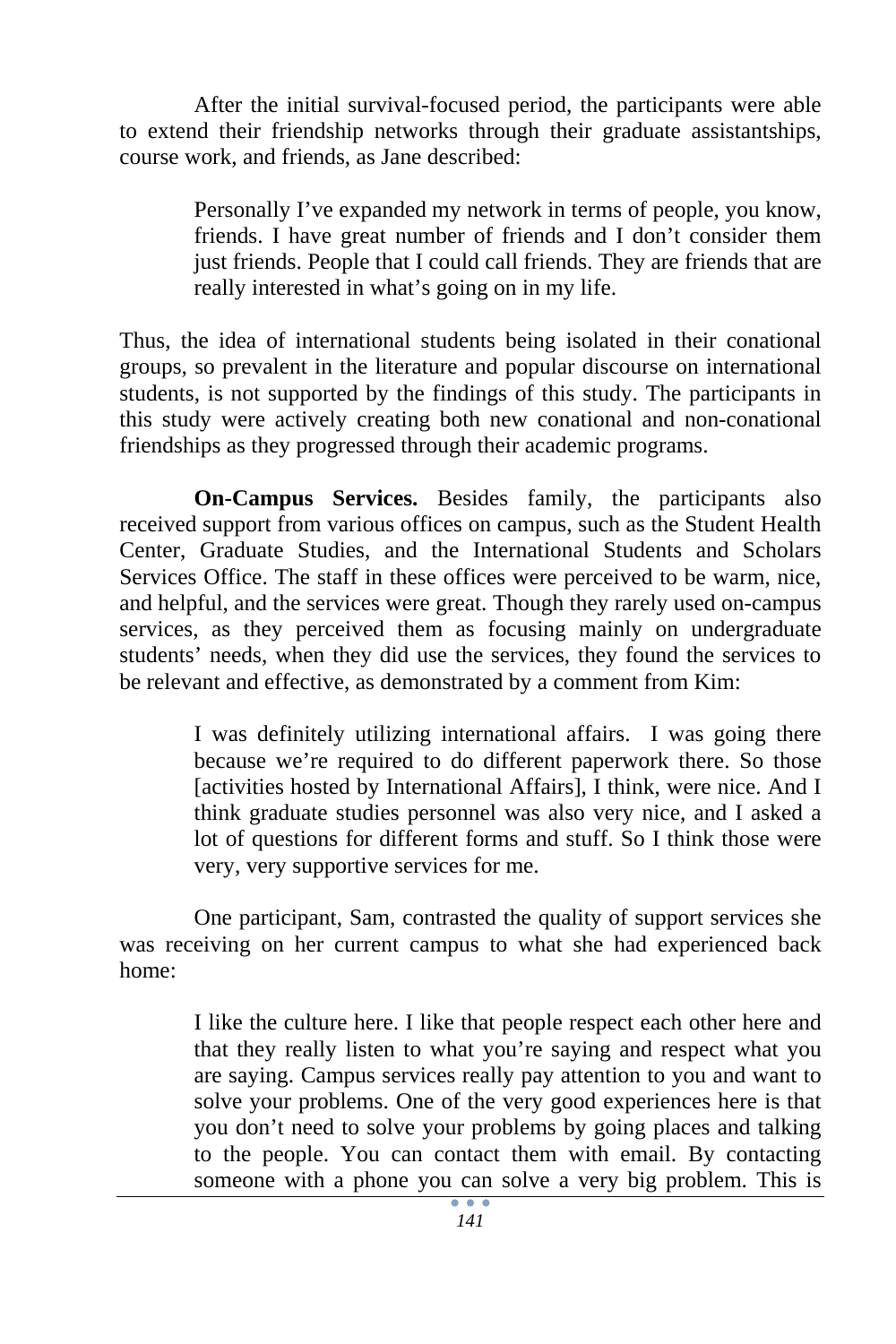something that I did not experience in my country; in my country everything is that you should go to that place and talk to those people for a couple of days, a couple of hours, and express yourself. Gather so many signatures and the like. Here it is not like that, one person can solve your problem very easily by phone or by email. And that is very nice.

On-campus services were perceived to be helpful and easily accessible in times of need for the participants. Though they mostly relied on their social networks for support, they did utilize some on-campus student support services as necessary. They expressed a general satisfaction with the quality of these services.

# **Sense of Belonging**

All of the participants felt a sense of belonging to their new living environment. All of them came from countries where the cultural norms emphasized conformity and patriarchal gender roles. Thus, for these highly educated women, going to the U.S. was their chance to explore their true selves unencumbered by the rigid social norms of back home. Though they still followed the more traditional life patterns of heterosexual females, such as looking for serious relationships only, getting married, having children, and so forth, internally, they felt a sense of profound changes in their selfdetermination and self-fulfillment. They also felt that people here were more open-minded, relaxed, and welcoming to strangers. Most of them came from big metropolitan cities where competition and social pressure to conform was fierce, so they appreciated the new environment where they could have the freedom and mental and physical space to reflect on their identities. For example, Jane shared that her current environment "fits me like a glove" and that here she could feel free to "be who you feel you are, as opposed to trying to blend in." Thus, she felt that "this community and this environment, this lifestyle, fits me so well that I can't imagine living in any other environment."

Additionally, the hospitable local culture and atmosphere on campus helped the participants feel welcome and succeed academically. When they first arrived, they were very self-conscious about their deficits in language skills and cultural knowledge. However, as they progressed through their courses, they were encouraged by the academic environment to be more confident in their opinions, as demonstrated by Annie's reflection that her transition took a long time but that the "freedom and friendly class atmosphere impressed me and let me believe my international opinions were valuable. As time went on, I felt more comfortable to participate and speak in class day by day."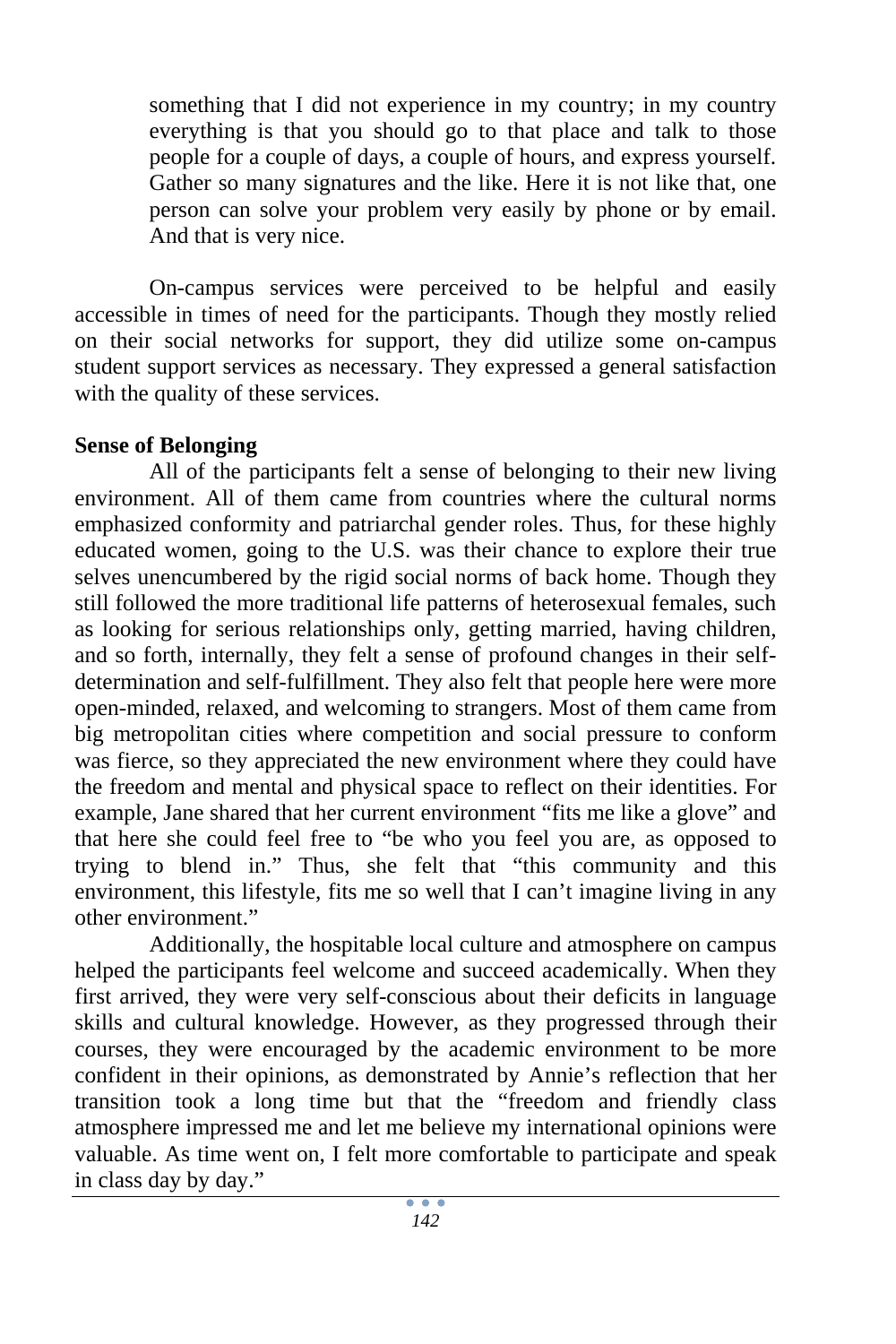Another aspect of the new environment that contributed to the participants' sense of belonging was the encouraging and positive comments from their support networks. Interestingly, as they became more confident in themselves, they started to be less competitive with others. Instead, they focused more on developing themselves. As Cindy put it, "I don't want to compare with others anymore […] and I don't need to, which means that I'm becoming more confident […] I think I'm becoming a different person. And I'm happy." Another participant, Kim, also thought that the university had "a warmer environment." She shared, "I guess I fall in love with [State] name]. I really love it. And so, again, I like everything I guess." Her experience at the university has been a very positive one:

> It was a positive experience for me, and from, you know, my interactions with other people and other graduate students, I didn't hear anybody complaining or anything, so...it's a good place. I didn't hear negative things from other students in other departments, so, I think the university is just, you know, having a good support system and services. That was my experience.

 Another important reason for the participants' positive perception of their new environment was different gender expectations. Most of them thought that U.S. society affords women much more freedom and intellectual respect. One participant, Beth, specifically elaborated on how the career opportunities for women were so much better in the U.S.:

> The situation here is that the women don't face as many problems [as] we have in our country. Um, actually I think the number of women to get accepted for jobs with PhD's is actually higher for women than men here or very close. So I feel there is good opportunity for women in the US.

A combination of a warm atmosphere, friendly local people, encouraging comments, and more progressive social norms helped the participants in this study form a sense of belonging to a place so strange and so far from home. They found ways to not just adjust to, but to thrive in, the new environment.

### **Appreciation/Gratitude**

All of the participants shared a deep sense of appreciation for the opportunity to come to study in the U.S. and for all of the people who helped them along the way. For most of them, this was a dream come true. They did not grow up in extremely affluent families where going to study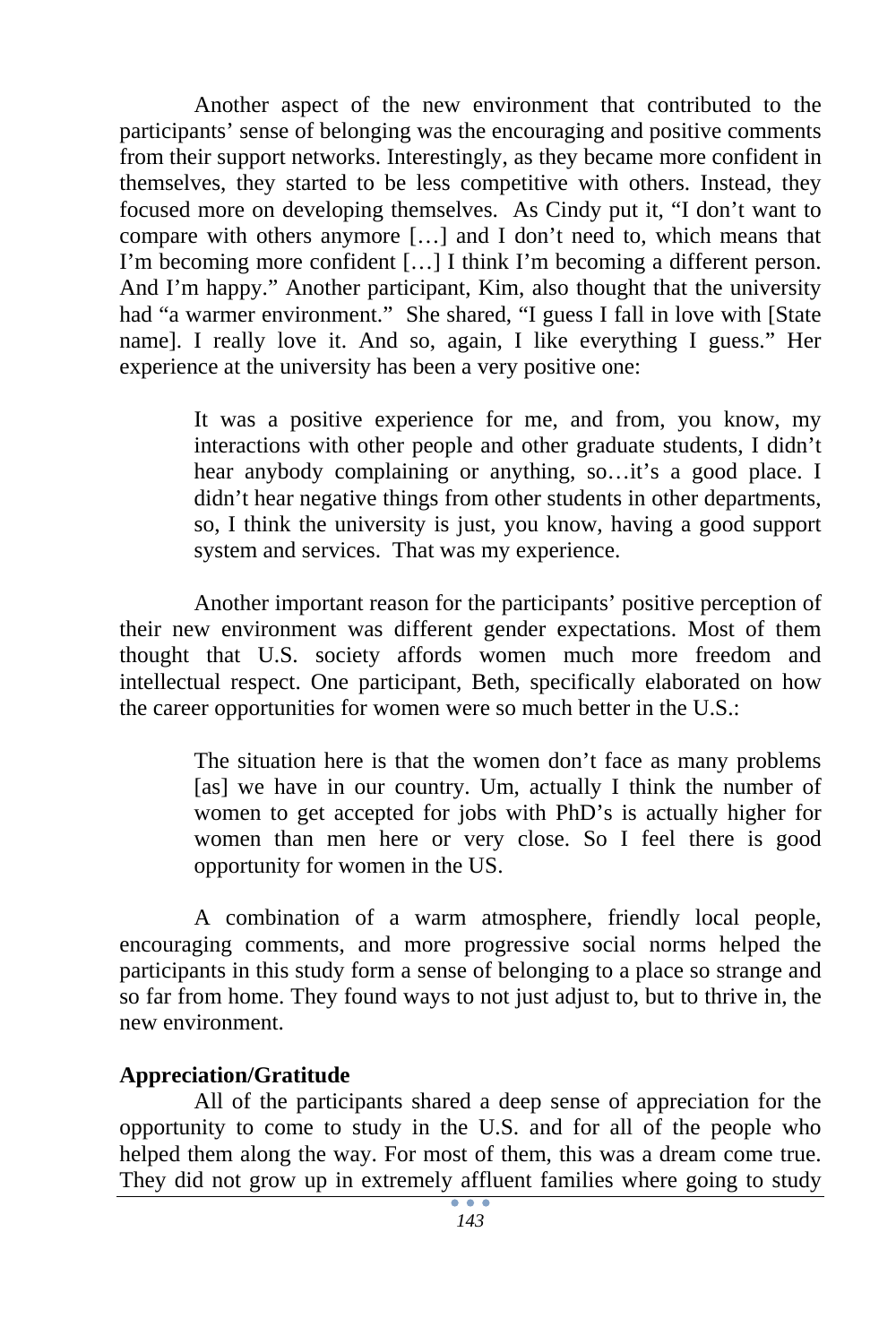abroad is just a fact of life. These students came from middle class families with limited exposure to resources that would help them prepare for going abroad. For all of them, having a graduate assistantship was the only way they could afford the tuition and living costs at a U.S. university. Additionally, being females in more traditional societies, they had not been encouraged to pursue education so far away from home. Yet, against all odds, they were able to come to the U.S. and were making great progress in their personal, social, and academic lives. While acknowledging their own personal efforts to get to where they were in life, they also emphasized how they appreciated others who had helped them along the way, as Jane reflected:

> Of course that took a lot of effort not only on my part but on everybody else who was involved in the process as my friends and my family and educators and administrators all over, you know, between the two continents. They were putting things together to help me achieve where I am now.

Though she has been in the U.S. for years, she could hardly believe that it was real:

> It was very surreal. I have to remind myself that this is actually going on. So it's really I was glad and maybe that's part of my personality too. I am grateful for the little thing and I am super grateful for the big thing in my life. I don't let anything pass by without being acknowledged how great it is, you know, how few people get a chance like that.

More specifically, most of them credited their professors/advisors for being supportive and inspiring. They appreciated the professors' efforts to help them feel valued in the classrooms. Being the only or one of the few international students in their programs, some participants initially felt left out of the course discussions. They felt fortunate to have professors who were intentional and consistent in creating an inclusive learning environment for international students. Cindy shared:

> But the good thing is, you know, some professors are very good in terms of involving all the students. They would say, oh, for example, "[INTERVIEWEE NAME REDACTED] what do you think in your country? What do you think in your experience? What would you think in the industry, in the company?" Some professors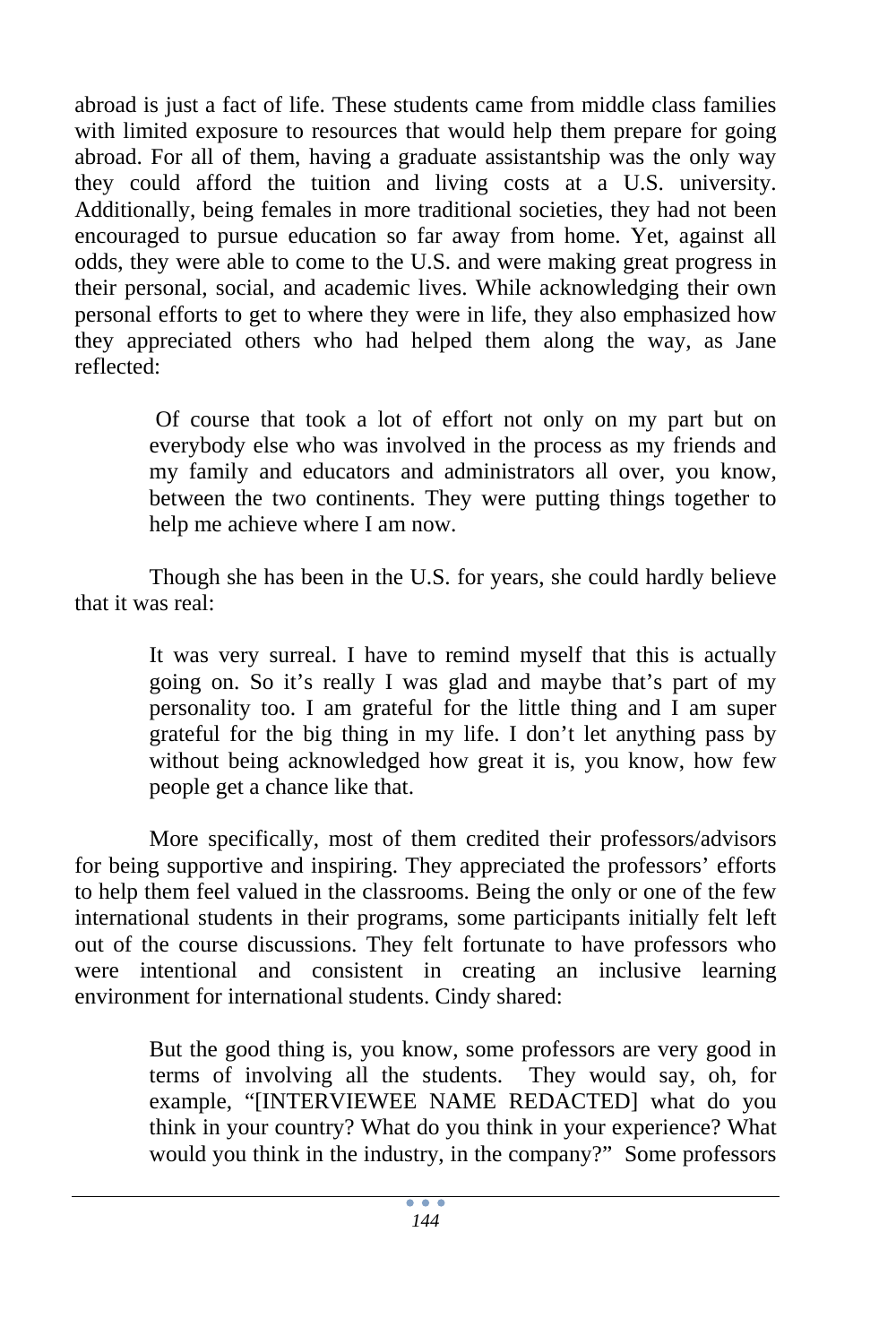are very good in terms of involving you, so you don't feel being left out.

Some of them are grateful for the chance to learn from great professors who were experts in their fields and who inspired their students to develop their professional interests. The participants shared that these great professors not only inspired them academically but also personally to become more critical thinkers and more open-minded. Kim expressed:

> I think I was also fortunate to learn from so many great professors, that were really sharing their knowledge with us, and I was able to see things differently. I think it makes you a different person. When you have opportunities to go abroad and study abroad. Since I live in two different cultures, I think I'm, like, more open now to everything, and I think it's a great opportunity.

For some participants, the opportunity to have their preconceived notions of the U.S. challenged was a great learning experience that had profound effects on their world view. Especially for those growing up in societies with anti-American attitudes, they were appreciative of the chance to get to know Americans on a personal level as real humans, not just as part of a propaganda. They were grateful that their minds were changed for the better. Beth elaborated that friendliness and the character of the people have really made this experience pleasant for her:

> You know because of some stereotypes and propaganda about the US in my country, I never thought that the people of America would be so kind and helpful. I found them very different than what my country tries to make. It was surprising for me that they are so polite, so kind, so helpful, and so generous. I am very happy to study here. I feel peaceful. I feel happy. I am glad to have this experience.

 On a more practical side, the participants expressed gratitude for the financial and professional development support afforded to them through their graduate assistantships. Annie indicated that her assistantship's tuition remission was "very important" to her and that this experience made her feel "well prepared to succeed and work in" her field of study. Sam concurred that being able to get a scholarship as a research assistant "was the most important part" of her opportunity, as she would not have been able to afford tuition and the cost of living otherwise. Additionally, she explained that because of her positive experience with the culture and academic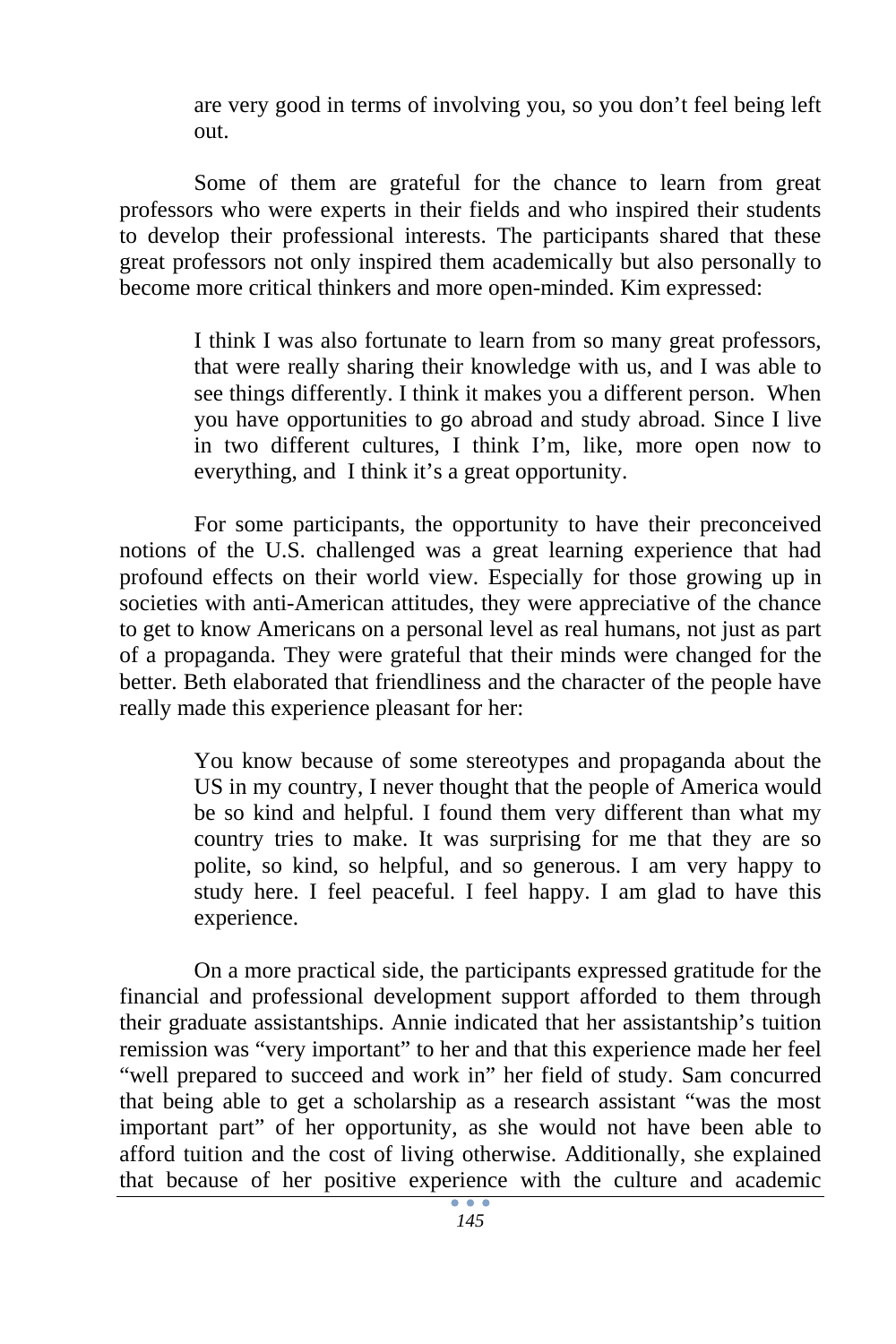opportunity she "want[s] to stay here and work," whereas she never would have considered living and working so far from home an option before.

### **Structural Description: Factors That Contribute to the Experience**

The experience of being an international female graduate student is framed by a sense of balancing many roles and cultures at once. The transitioning period from home countries to host countries is characterized by a mixed feeling of excitement and anxiety. The participants initially experienced a shock when transitioning from their native cultures to the U.S. However, this challenging period also provided great opportunities for growth as the participants reached out to people around them for support. Being graduate students, most of their time was spent within their academic departments, especially with their advisors, so they invested a lot of time and energy in creating and maintaining good relationships with their professors and advisors. The participants have successfully established positive relationships with their professors and friends. These relationships contribute significantly to the participants' personal growth. Their selfimage has changed for the better. Having to overcome so many obstacles made them appreciate the opportunity more (simply obtaining a visa to come to the U.S. can, in itself, be quite an ordeal). Also, they have experienced two different cultures and were able to pick and choose what works best for them. Being in the U.S. also freed them from many traditions and customs that do not fit with their preferred lifestyles. They feel free to re-invent their identities without the strict influence of their home society.

The participants were from families of moderate means. They were exposed to and encouraged to attend higher education since childhood, but going to the U.S. to study is still a fantasy come true. Thus, they work hard to make the most out of this opportunity. They develop a new set of skills to help them thrive in the new environment. Successfully acquiring these new skills and relationships has a significant influence on how the participants view other experiences in their lives.

# **Composite Description: The Essence of the International Female Graduate Student Experience**

Each of the participants has a unique background and is in a different life stage. Thus, they have different concerns. However, they all share a positive perception of their experience as an international female graduate student at a Midwestern university in the U.S. They are all trying their best to make the best of their situations. They have turned initial difficulties into motivation to try harder. There is a sense of transformation, a chance to start fresh. They are nervous but excited to discover new qualities they did not know existed inside them. They keep reframing their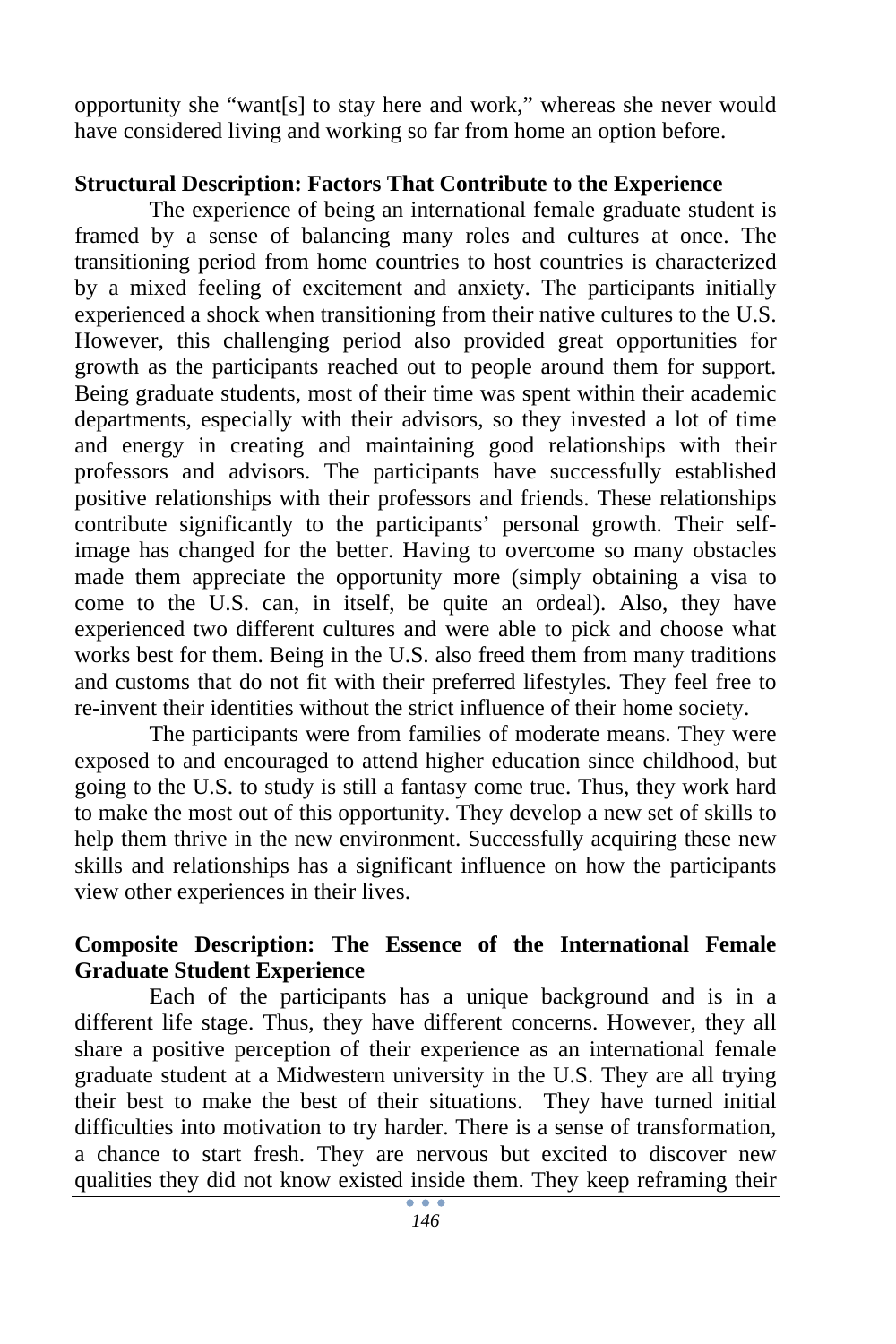experiences into a positive perspective to help them learn new lessons. They felt great gratitude for the people who have helped them academically and socially. They did not take things for granted. While acknowledging that they work hard, they also attributed their success to the support from their professors, advisors, and friends.

### **DISCUSSION**

### **Implications for Practice**

Based on the findings from this study, there are several implications for educators and administrators who seek to better assist international female graduate students in their academic and social adjustment process. First, as all participants emphasized, their relationship with an advisor/mentor was vital to their adjustment process and sense of belonging. The advisors/mentors were perceived as their main support in academic and personal issues. Hence, universities and academic departments should invest in training for faculty in working with international students. Many faculty have already tried their best to support their international advisees. However, providing faculty with more formal training on major issues regarding international students might make the advising relationship more productive and effective for both the faculty and the advisees.

Another area for consideration is programming for events and groups targeting international female graduate students. All of the participants shared that they barely ever used any of the university student services or attended any student events. There seems to be a disconnection with the institution as a whole. Rather, they usually sought help from their personal support network, such as friends, spouses, and host families. Universities and academic departments with a considerable number of international female graduate students could be more proactive in providing support for this student population by creating extended orientation programs addressing common concerns and by setting up formal support networks, such as peer mentoring, and monthly social events.

Additionally, universities with a substantial number of international female graduate students should invest in more programs/services that provide assistance with visa and immigration issues. Five out of the seven participants cited considerable stress, anxiety, and difficulty with their immigration status. This reinforces how essential immigration specialists and related services are on a university campus. Another point of concern is that international female graduate students might have uncommon stressors– such as pregnancy, giving birth, and caring for small children—which might affect their academic progress and ability to secure employment right after graduation.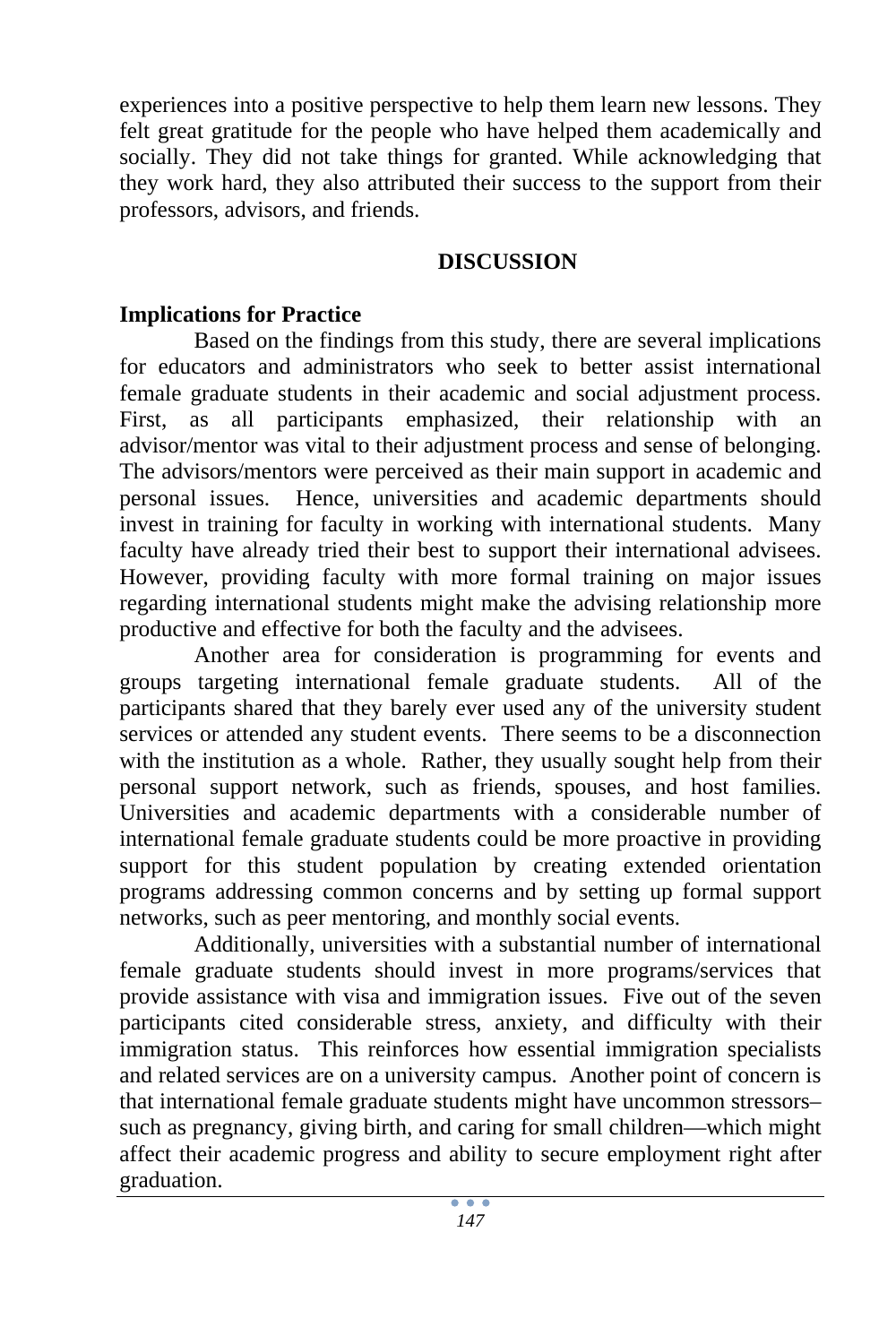# **RECOMMENDATIONS FOR FUTURE RESEARCH**

We concluded that the ability to positively reframe experiences or make positive meanings for experiences plays an essential role in the participants' capacity to adjust to and thrive in their new environment. The findings also show that all of the participants in this study perceived their experience as a mostly positive transformation in which they developed personally and socially. This sentiment contradicts the popular deficit model of international students as a vulnerable and disfranchised group. This deficit model fails to capture the complexity and diversity in these students' development and overlooks how the acculturation process can promote resiliency, growth, learning, and positive self-development (Chirkov, 2009). Thus, future research should aim to explore the complex and contextualized experiences of international students and the transformative potential of the study abroad experience.

Additionally, the findings from this study also suggest that the participants employ a complex and intentional approach to social network building. They understand the importance of being exposed to diverse ideas and people. Some of their relationships are functional (as with university staff), some are personal (as with their close friends), and some are both (as with their advisors). This finding is congruent with recent studies on international students' networking/friendship patterns (Montgomery, 2010; Pham & Saltmarsh, 2013). For future research on this particular topic, researchers should be mindful of the multifaceted and strategic nature of international students' social network selection.

Finally, we recommend that future research employ various data collection methods, such as longitudinal interviews and factor analysis, to contribute to a holistic understanding of this student population. For example, factor analysis techniques could be used to examine the relationship between international female graduate students' perception of the campus environment and their academic progress and retention rates, and longitudinal study could best elaborate a description of how international students develop over the course of their college years.

This study had a few limitations. First, the sample was small and limited to one institution. Future research on this student population should include more participants and more institutions to increase the generalizability of findings. Second, the data collected in this qualitative study were based in part on self-reflection and recollection of past events. Perceptions of these events might have changed over time or details might have been left out.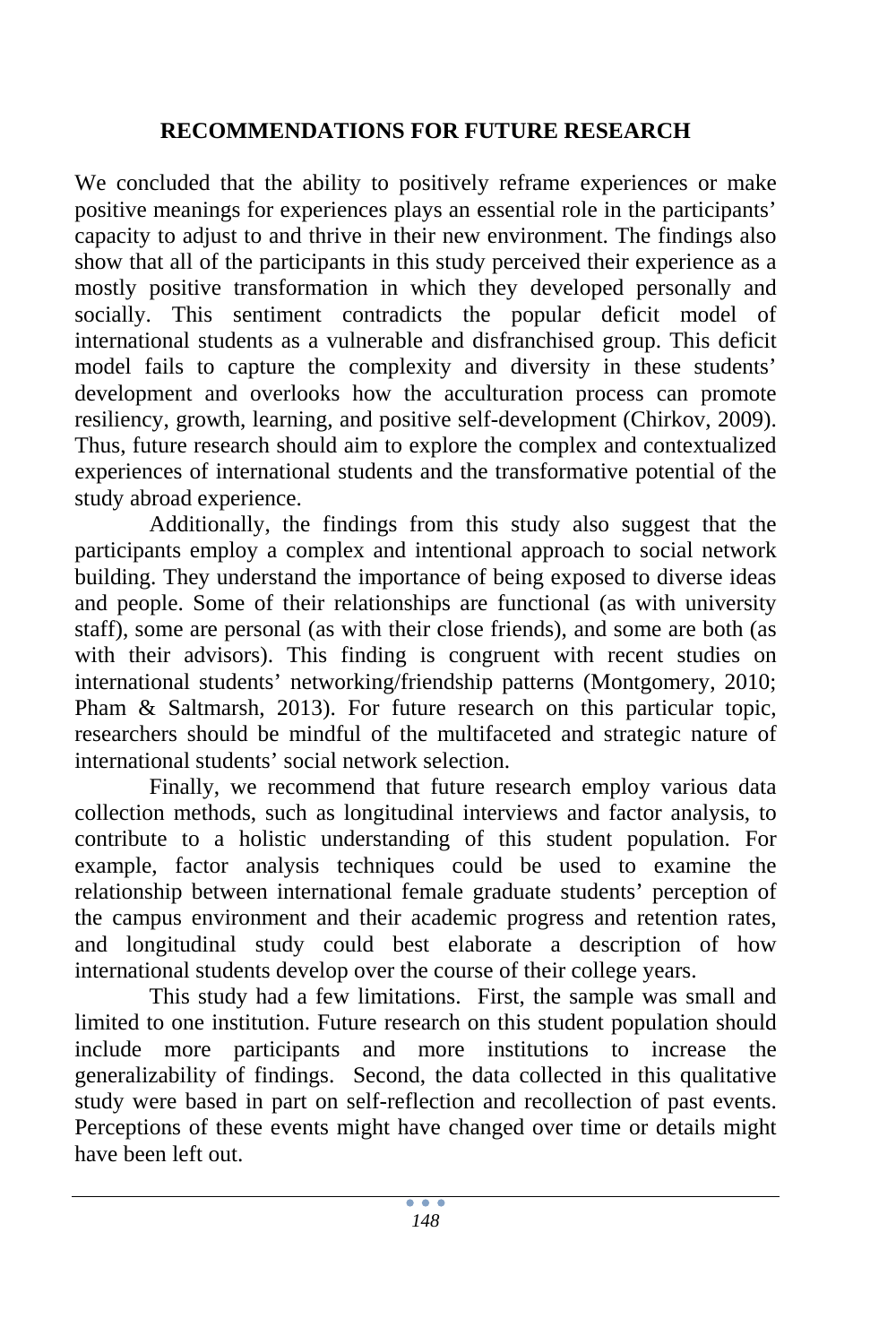### **REFERENCES**

- Arkoudis, S. (2006). *Teaching international students: Strategies to enhance learning.* Victoria, Australia: Centre for the Study of Higher Education (Melbourne). Retrieved from http://www.cshe.unimelb.edu.au/pdfs/international.pdf
- Baird, L. (1990). The melancholy of anatomy: The personal and professional development of graduate and professional school students. In J.C. Smart (Ed.) *Higher education: Handbook on Theory and Research*. Vol. 6. New York: Agathon Press.
- Bektas, Y., Demir, A., & Bowden, R. (2009). Psychological adaptation of Turkish students at U.S. campuses. *International Journal for the Advancement of Counselling, 31*(2), 130-143.
- Bhabha, H. (1994). *The location of Culture*. London, UK: Routledge.
- Bochner, S., McLeod, B., &Lin, A. (1977). The friendship patterns of overseas and host students in an Oxford student residence. *Journal of Social Psychology, 125* (6), 689-694.
- Bogdan, R. C. & Biklen, S. K. (1992). Qualitative research for education. Boston: Allyn and Bacon.
- Bradley, G. (2000). Responding effectively to the mental health needs of international students. *Higher Education*, *39*(4), 417-433.
- Brown, L., & Holloway, I. (2008). The adjustment journey of international postgraduate students at an English university: An ethnographic study. *Journal of Research in International Education, 7*(2), 232- 249.
- Campbell, J., & Li, M. (2008). Asian students' voices: An empirical study of Asian students' learning experiences at a New Zealand university. *Journal of Studies in International Education, 12*(4), 375-396.
- Chirkov, V. (2009). Summary of the criticism and of the potential ways to improve acculturation psychology. *International Journal of Intercultural Relations. 33* (2), 177-180.
- Creswell, J. W. (2012). *Qualitative inquiry and research design: Choosing among five approaches*. Thousand Oaks, CA: Sage.
- Deakins, E. (2009). Helping students value cultural diversity through research-based teaching. *Higher Education Research & Development, 28*(2), 209-226.
- Ellis, B., Sawyer, J., Gill, R., Medlin, J., & Wilson, D. (2005). Influences of the learning environment of a regional university campus on its international graduates. *Australian Educational Researcher, 32*(2), 65-85.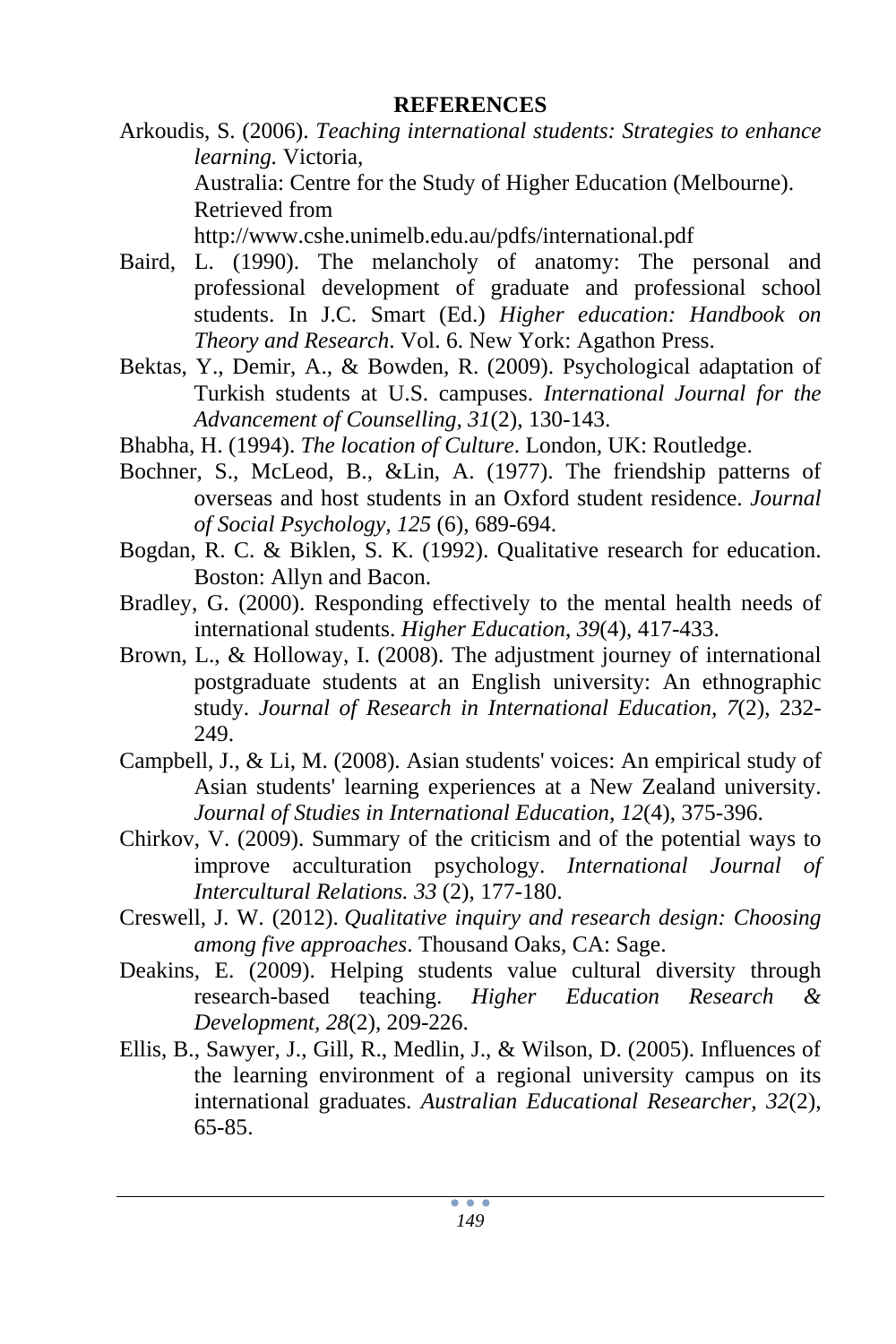- Hanassab, S. (2006). Diversity, international students, and perceived discrimination: Implications for educators and counselors. *Journal of Studies in International Education, 10*(2), 157-172.
- Hawkins, M. R. (2005). Becoming a Student: Identity work and Academic Literacies in Early Schooling. *TESOL Quarterly, 39* (1),: 59-82.
- Hsieh, M. H. (2006). Identity negotiation among female Chinese international students in second-language higher education. *College Student Journal*, *40*(4), 870-885.
- Institute of International Education (IIE). (2015). Special Reports: Economic Impact of International Students. Retrieved from http://www.iie.org/Research-and-Publications/Open-Doors/Data/Economic-Impact-of-International-Students.

Klomegah, R. Y. (2006). Social factors relating to alienation experienced by

- international students in the United States. *College Student Journal, 40*(2), 303-315.
- Knefelkamp, L. L. (1999). Introduction. In W. G. Perry, Jr., *Forms of ethical and intellectual development in the college years: A scheme* (pp. xi-xxxvii). San Francisco, CA: Joseey-Bass.
- Kramsch, C. (1993). *Context and culture in Language Teaching*. Oxford, UK: Oxford University Press
- Labi, A., Birchard, K., & Overland, M. A. (2008). As world economies struggle, competition heats up for students from abroad. *Chronicle of Higher Education, 55*(13), A22-A22.
- Leask, B. (2009). Using formal and informal curricula to improve interactions between home and international students. *Journal of Studies in International Education, 13(2),* 205-221
- Lee, J. J. (2007). Neo-racism toward international students. *About Campus, 11*(6), 28-30.
- Lee, J. J. (2008). Beyond borders: International student pathways to the United States. *Journal of Studies in International Education, 12*(3), 308-327.
- Lee, J. J., & Rice, C. (2007). Welcome to America? International student perceptions of discrimination. *Higher Education: The International Journal of Higher Education and Educational Planning, 53*(3), 381- 409.
- Lester, S. (1999). *An introduction to phenomenological research.* Taunton, UK: Stan Lester Developments. Retrieved from www.sld.demon.co.uk/resmethy.pdf
- Li, H., Fox, R. F., & Almarza, D. J. (2007). Strangers in stranger lands: Language, learning, culture. *International Journal of Progressive Education*, *3*(1), 6-28.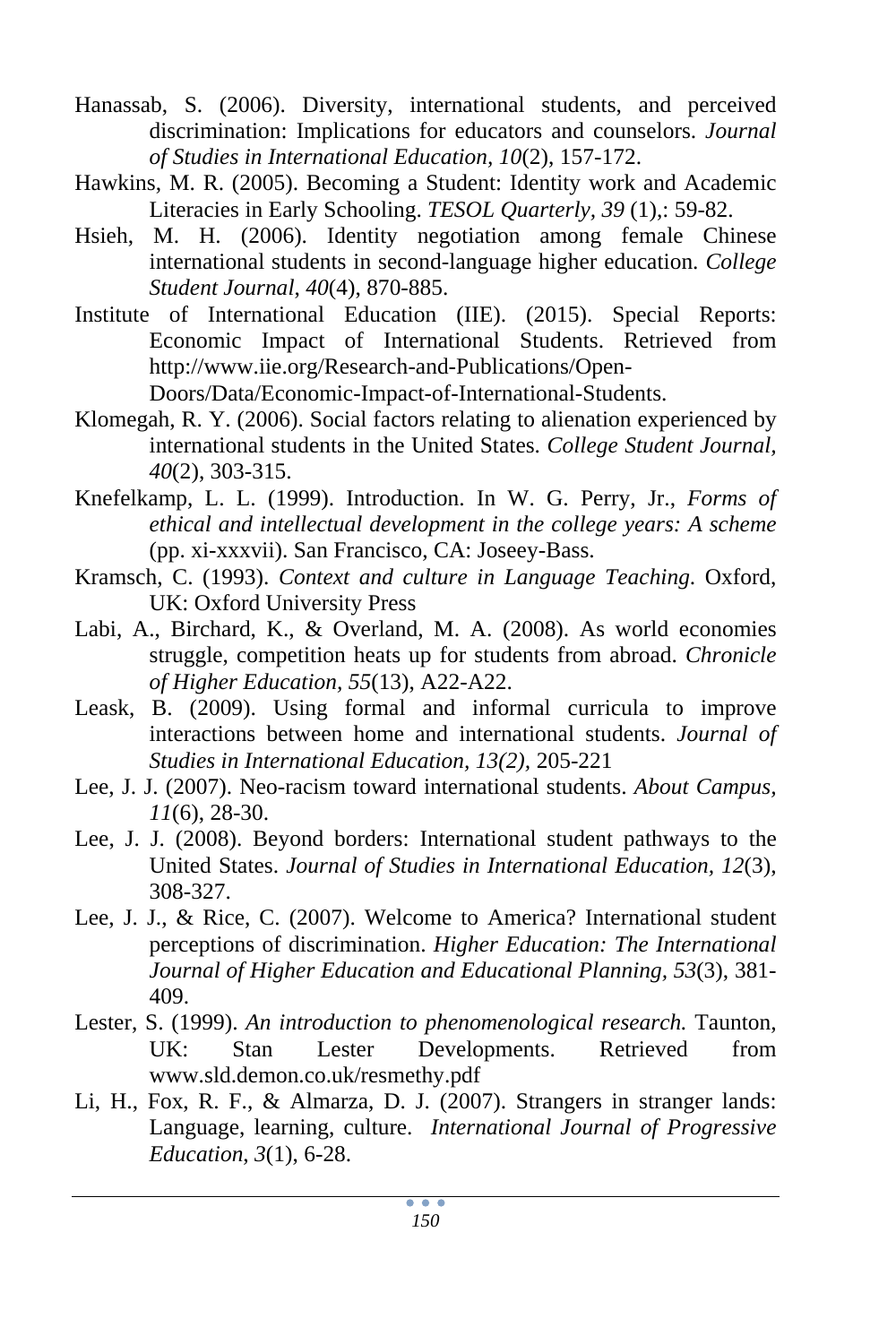- Lin, S. Y., & Scherz, S. D. (2014). Challenges Facing Asian International Graduate Students in the US: Pedagogical Considerations in Higher Education. *Journal of International Students*, *4*(1), 16-33.
- Mallinckrodt, B.& Leong, F.T.L. (1992). Social support in academic programs and family environments: Sex differences and role conflicts for graduate students. Journal of Counseling and Development. Vol. 70, no. 4, pp. 716-723
- Manese, J. E., Sedlacek, W. E., & Leong, F. T. (1984). *Needs and perceptions of female and male international undergraduate students.* College Park, Md.: Counseling Center, University of Maryland.
- McClure, J. W. (2007). International graduates' cross-cultural adjustment: Experiences, coping strategies, and suggested programmatic responses. *Teaching in Higher Education, 12*(2), 199-217.
- McLachlan, D. A., & Justice, J. (2009). A grounded theory of international student well-being. *Journal of Theory Construction & Testing, 13*(1), 27-32.
- McMillen, P. J. (1982). Problems of international students at the George Washington University *Dissertation Abstracts International, 42*(07)*, 3018A.*
- Mitchell, S. L., Greenwood, A. K., & Guglielmi, M. C. (2007). Utilization of counseling services: Comparing international and U.S. college students. *Journal of College Counseling, 10*(2), 117.
- Montgomery, C. (2010). *Understanding the international student experience*. New York, NY: Palgrave Macmillan.
- Pham, L., & Saltmarsh, D. (2013). International students' identities in a globalized world: Narratives from Vietnam. *Journal of Research in International Education*, *12* (2),: 129-14.
- Pollock, D.C., & Van Reken, R.E. (1999) *The third culture kid experience: Growing up among worlds*. Yarmouth, ME: Intercultural Press.
- Pruitt, F. J. (1978). The adaptation of foreign students on American campuses. *Journal of the NAWDAC, 41*(4)*,* 144-149.
- Robinson-Pant, A. (2009). Changing academies: Exploring international PhD students' perspectives on 'host' and 'home' universities. *Higher Education Research & Development, 28*(4), 417-429.
- Sam, D. (2001). Satisfaction with life among international students: An exploratory study. *Social Indicators Research, 53*(3), 315-337.
- Sawir, E., Marginson, S., Deumert, A., Nyland, C., & Ramia, G. (2008). Loneliness and international students: An Australian study. *Journal of Studies in International Education, 12*(2), 148-180.